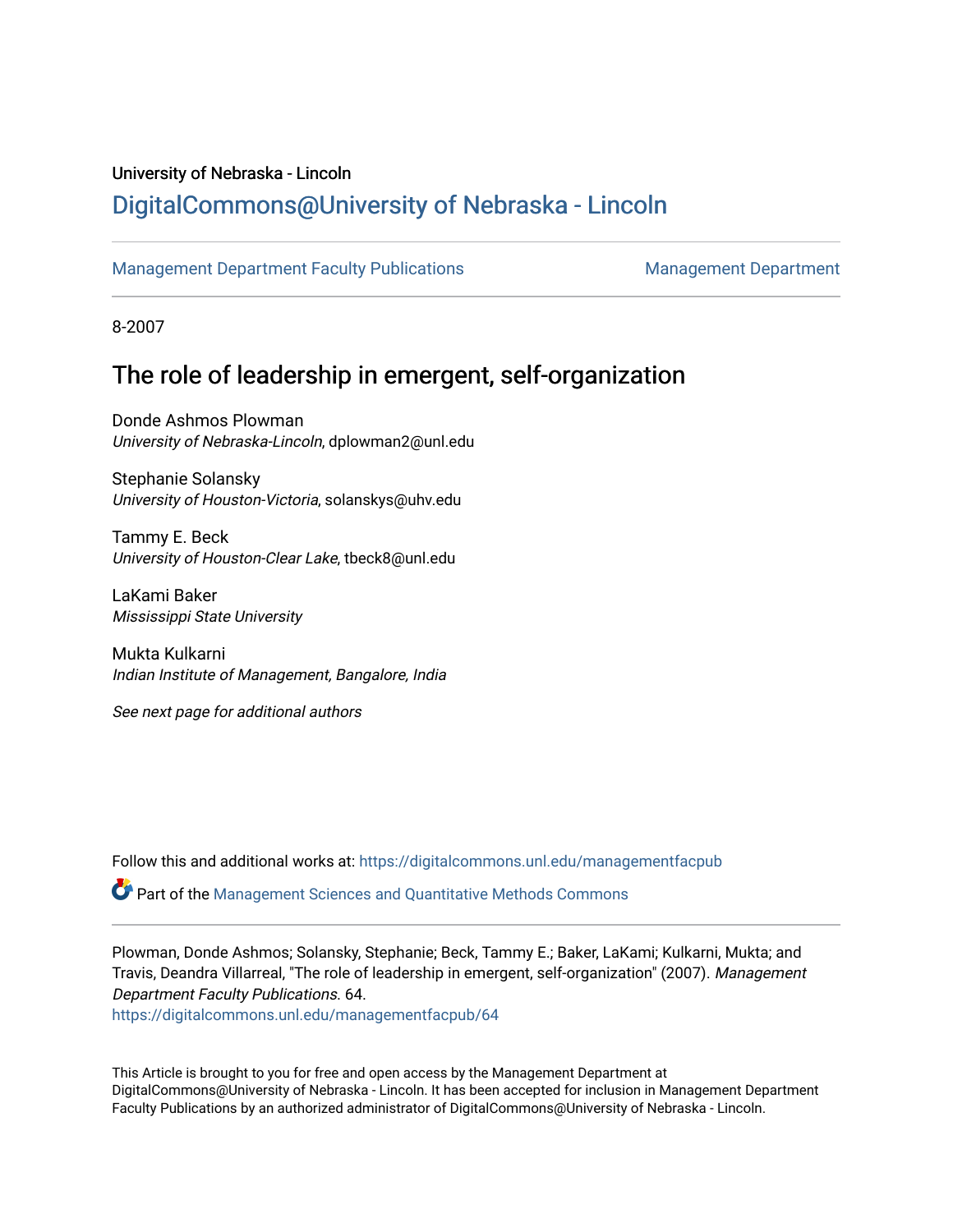# Authors

Donde Ashmos Plowman, Stephanie Solansky, Tammy E. Beck, LaKami Baker, Mukta Kulkarni, and Deandra Villarreal Travis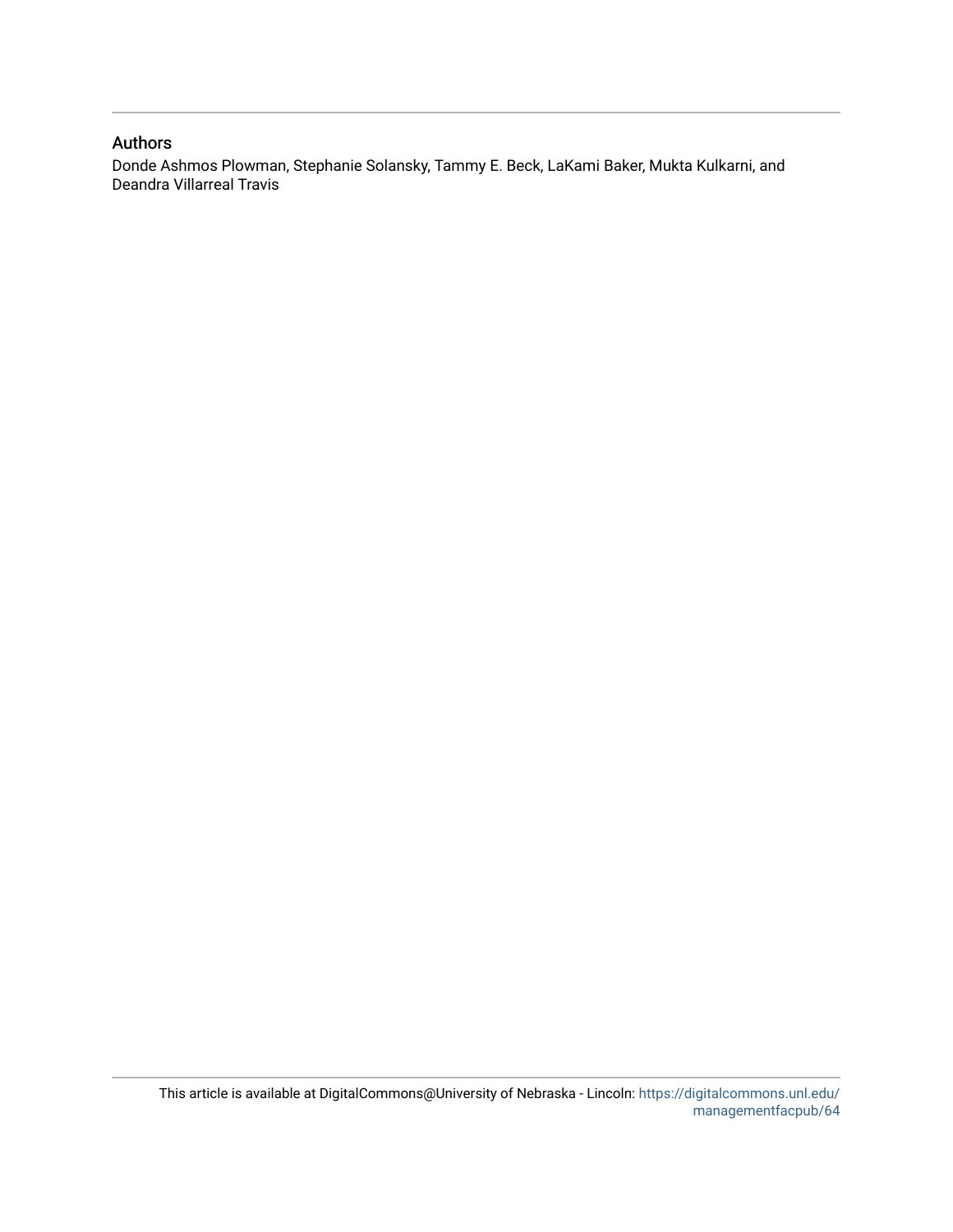Published in *The Leadership Quarterly* 18:4 (August 2007), pp. 341–356; doi: 10.1016/j.leaqua.2007.04.004 Copyright © 2007 Elsevier Inc. Used by permission.

Published online June 13, 2007.

# **The role of leadership in emergent, self-organization**

Donde Ashmos Plowman,<sup>1</sup> Stephanie Solansky,<sup>2</sup> Tammy E. Beck,<sup>3</sup> LaKami Baker,<sup>4</sup> Mukta Kulkarni,<sup>5</sup> and Deandra Villarreal Travis<sup>1</sup>

> 1. The University of Texas at San Antonio, Department of Management, San Antonio, TX 78249, USA 2. University of Houston-Victoria, TX, USA 3. University of Houston-Clear Lake, TX, USA 4. Mississippi State University, MS, USA 5. Indian Institute of Management, Bangalore, India *Corresponding author* — D. A. Plowman

#### **Abstract**

As complex systems, organizations exist far from equilibrium where the ongoing interaction of system components leads to emergent and self-organizing behavior. What, then, is the role of leadership in systems where change often emerges in unexpected ways? In this paper, we build on the work of Marion and Uhl-Bien who suggest that in complex systems leaders enable rather than control the future. While traditional views of leadership focus on the leader's responsibility for determining and directing the future through heavy reliance on control mechanisms, we offer empirical support for a different view of leadership based on a complexity perspective of organizations. Our findings show that as enablers, leaders disrupt existing patterns of behavior, encourage novelty, and make sense of emerging events for others. The results of our qualitative study include a set of research propositions as well as a discussion of the implications for managers and researchers.

**Keywords:** leadership, complexity theory, emergence, self-organization

I wanted a perfect ending. Now I've learned, the hard way, that some poems don't rhyme, and some stories don't have a clear beginning, middle, and end. Life is about not knowing, having to change, taking the moment and making the best of it, without knowing what's going to happen next. Delicious Ambiguity. — Gilda Radner

Although many would agree that life is ambiguous, the study of leadership in organizations has often been approached as if leaders should know what is going to happen next, as if effective leaders can eliminate the ambiguity that characterizes much of organizational life. Traditional views of leadership grow out of the long-held view of organizations as equilibrium-seeking systems whose futures are knowable and arrived at by leaders who plan interventions and control behaviors (Stacey, 1992; Wheatley, 1999). However, in recent years complexity theory has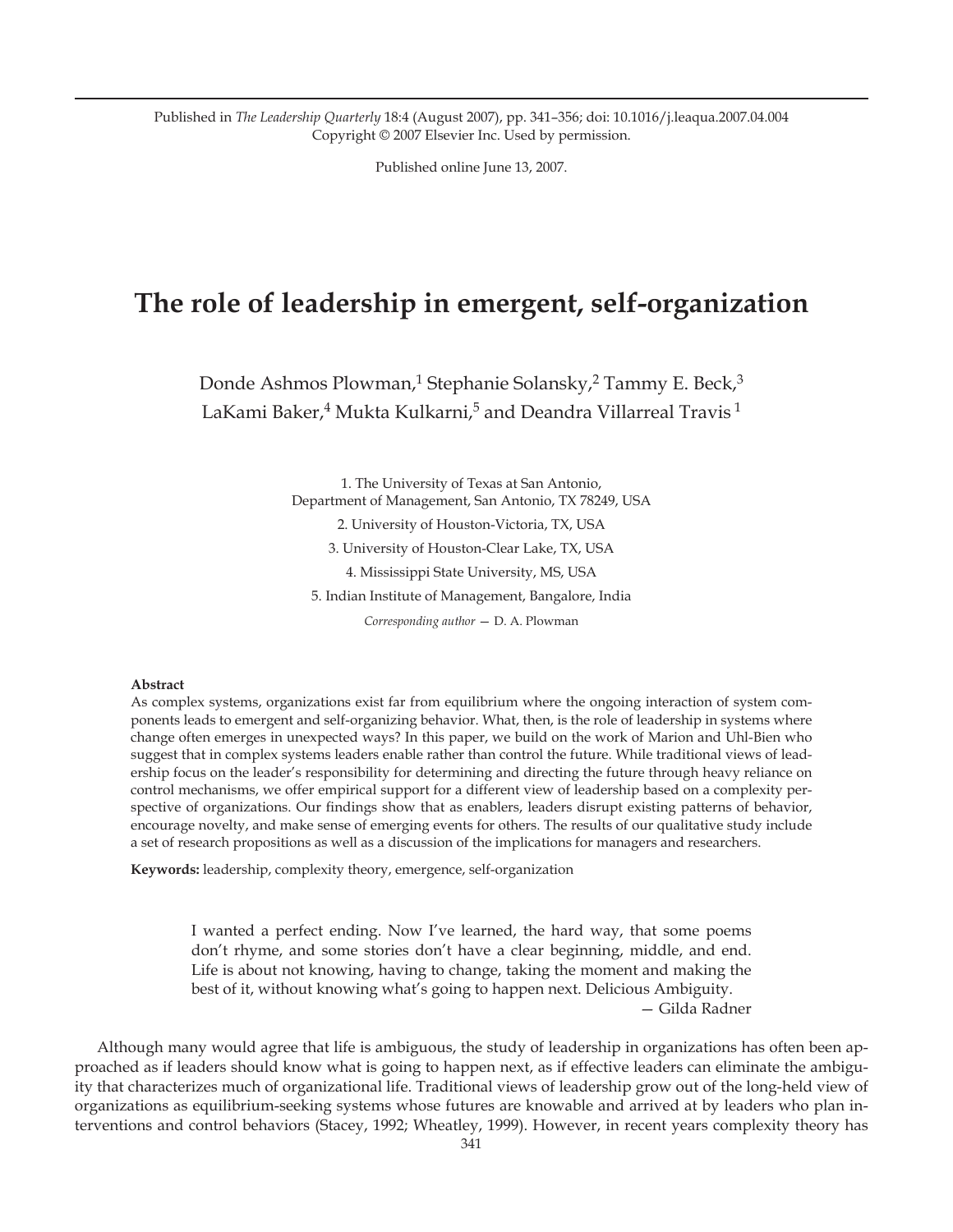made its way into organizational science, challenging this linear, mechanistic view of organizations with analogies from the physical sciences of systems whose future states are unpredictable and full of surprise (Anderson, 1999; McKelvey, 1999; Richardson and Cilliers, 2001). A central principal of complexity theory is *emergent self-organization*, whereby systems achieve order because multiple local agents interact and those interactions produce unintended outcomes without the intervention of a central controller (Chiles, Meyer, & Hench, 2004). Thus, organizations take on properties and structures that are unexpected (McKelvey & Lichtenstein, in press) because people and groups interact and the results of those interactions produce perpetual novelty. What, then, is the role of leadership in complex organizations? If leaders cannot predict and control the organization's future, what do leaders do?

In this paper, we present a theoretical framework for re-conceptualizing leadership in complex adaptive organizations based on the work of McKelvey (1999), Maguire & McKelvey (1999), Marion & Uhl-Bien (2001), McKelvey & Lichtenstein (in press), and others. We base our framework on: (1) characteristics of complex adaptive systems, whose central feature is emergence, and (2) observations from a qualitative case study of a dying organization that underwent a major unintended radical change, which ultimately proved successful in reversing the decline (Plowman, Baker, Beck, Kulkarni, Solansky, & Travis, 2007). The case study on emergent radical change provided us the unique opportunity to re-visit our data and observe closely what it was that the leaders, who did not initiate the radical change, actually did as the organization's future was emerging. The research question driving this study was *how do leaders enable emergent, self-organization?*

We begin with an overview of complex adaptive systems, with particular focus on emergent, self-organization. A review of existing leadership literature, however, confirms that most approaches to the study of leadership emphasize the role of leaders in directing organizations towards seemingly knowable and controllable futures. In this study we rely on a qualitative theory development approach (Miles and Huberman, 1994; Yin, 2003) and find support for Marion & Uhl-Bien's (2001) notion that complex leaders *enable* rather than *control* desirable futures. Further, we identify three mechanisms that the leaders used and seven specific actions they took as enablers of productive futures. Our findings allow us to offer theoretical propositions for use in further research on leadership in complex adaptive systems.

#### **1. Literature review**

The topic of leadership remains popular in spite of years of criticism from organizational scholars. For example, in their highly cited paper, Kerr & Jermier (1978) minimized the significance of leadership by identifying "substitutes" for leadership. Yet, twenty-seven years later, publications like *Harvard Business Review* and others continue to devote considerable space to articles on leadership, such as a recent paper by Quinn (2005) who identified the qualities that enable one to enter the "fundamental state of leadership." More than twenty years ago Meindl, Ehrlich & Dukerich (1985) argued that people romanticize leadership and often attribute to leadership otherwise ambiguous organizational events. However, 16 years later, authors such as Collins (2001) argue that organizational greatness is due to one fundamental ingredient: leadership; and in book after book, Kotter (1985, 1990, 1996) argues it is leaders who make organizational transformation happen by directing the change. While organizational scholars continue to debate how important leadership is, the emerging view of organizations as complex adaptive systems challenges the fundamental premise of what leadership is. Before comparing the assumptions of traditional theories of leadership with those of a complexity theory view of leadership, we offer a brief summary of complex adaptive systems and its central organizing principal: emergent, self-organization.

#### *1.1. Complex adaptive systems: An overview*

Complexity theory originally developed in the physical sciences where scientists were attempting to understand the complexity of nature, and increasingly found linear models to be ineffective in capturing the complex and emergent nature of phenomenon (Ashby, 1962; Holland, 1995; Kauffman, 1995; Prigogine, 1997). Observing that emergence and perpetual novelty exist throughout nature gave rise to the identification of common characteristics of complex adaptive systems because "in our world we discover fluctuations, bifurcations, and instabilities at all levels" (Prigogine, 1997, p. 55). Some of the characteristics of complex adaptive systems include: (1) they are made up of many agents who act and interact with each other in unpredictable ways, (2) they are sensitive to changes in initial conditions, (3) they adjust their behavior in the aggregate to their environment in un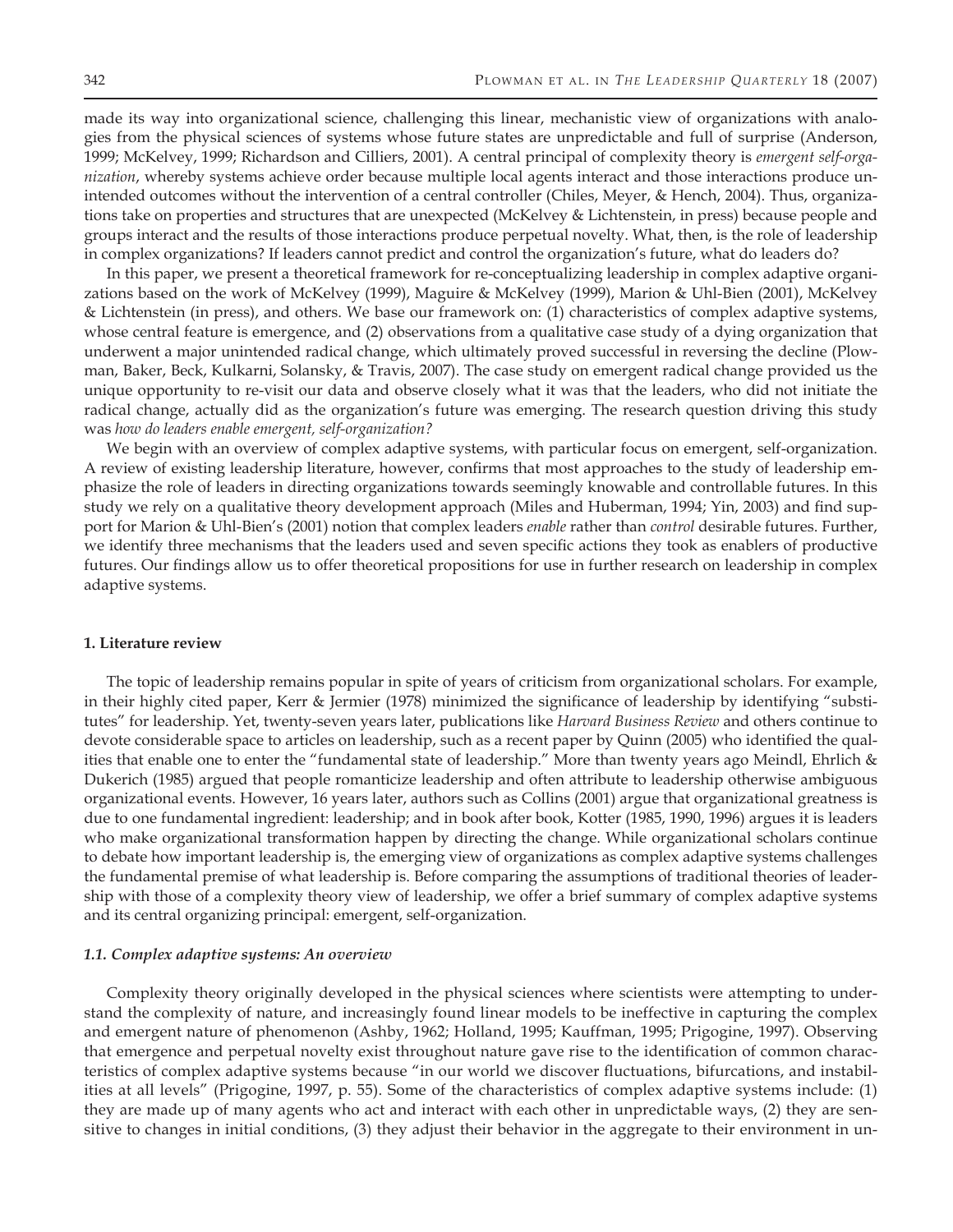predictable ways, (4) they oscillate between stability and instability, and (5) they produce emergent actions when approaching disequilibrium. Additionally, complex systems are dynamic and non-linear, and rarely explained by simple cause–effect relationships.

Organizational theorists have begun to conceptualize organizations as complex adaptive systems (Anderson, 1999; McKelvey, 2001; Stacey, 1992; Wheatley, 1999) and increasingly reject the more traditional, mechanistic view of organizations because the simple models of classic science it is based on are unworkable (Marion & Uhl-Bien, 2001). Rather, organizations exist in conditions of instability, and as organizations move further away from equilibrium towards instability, they are capable of highly complex behavior.

#### *1.1.1. Emergent self-organization*

While complex systems have many characteristics, Chiles, Meyer and Hench describe the concept of emergent self-organization as complexity theory's "anchor point phenomenon" (2004, p. 502). System-level order emerges because of interactions among entities with individual schemas at a lower level in the system (Anderson, 1999), that is, nested systems (Ashmos & Huber, 1987). In self-organizing systems, order comes from the actions of interdependent agents who exchange information, take actions, and continuously adapt to feedback about others' actions rather than from the imposition of an overall plan by a central authority (Chiles et al., 2004). Thus, complex systems are characterized as non-linear because the components that comprise them are constantly interacting with each other through a web of feedback loops (Anderson, 1999; Stacey, 1995). Thietart & Forgues (1995, p.21–22) describe the non-linear nature of interactions in organizations, which give rise to emergent, unknowable futures:

Multiple organizational actors, with diverse agenda, inside and outside the organization, try to coordinate their actions to exchange information and to interact in other ways and they do all this in a dynamic manner, i.e. yesterday's action activates a reaction today which may lead to a new action tomorrow.

Emergence happens in complex systems in part, because they are sensitive to initial conditions; that is, a small fluctuation in one part of the system can bring unexpected changes to other parts of the system. The story of the flap of a butterfly's wings in one part of the world creating a storm in another part of the world (Lorenz, 1963) is often used to illustrate the concept that small fluctuations in some variables can have profound and unpredictable effects on other variables.

Maguire & McKelvey (1999) argue that when organizations move away from stability and into the "region of complexity," adaptive tensions give rise to emergent self-organization. In fact, most argue that it is only as organizations move into far-from-equilibrium states that emergent ideas are possible, giving rise to innovation and creativity (Anderson, 1999; Chiles et al., 2004; McKelvey, 1999). This brief discussion of complexity theory with its central premise of emergent self-organization, challenges us to change the way we think about leadership (Marion & Uhl-Bien, 2001) and abandon the notion that leaders *create* foreseeable futures. We turn now to a review of the traditional leadership literature whose basic assumption is that organizations and leaders face knowable futures.

#### *1.2. Leaders as controllers*

The traditional view of organizations is based on the idea that the world is knowable because it is a kind of mechanical system in which discernable forces and basic laws of motion are in operation (Capra, 1996; Stacey, 1995). From this view, organizations consist of highly prescribed rule sets, formalized control and hierarchical authority structures, which are intended to simplify the organization's ongoing operations and lead to simple, and welldefined and predictable responses to a changing, yet knowable world. Traditionally, organizations seek order and leaders are expected to achieve stability by reducing complexity through codification (Boisot & Child, 1999), solving problems using reductionist rather than holistic thinking, understanding critical cause and effect linkages (Ashmos, Duchon, McDaniel, & Huonker, 2002), and engaging in complex planning for a world they believe is predictable (Wheatley, 1999). From this view, leaders try to *control* the future by acting now to reduce complexity and uncertainty and directing followers towards highly prescribed future states.

The study of leadership has been an important part of traditional organizational science for decades, yet disappointing to many because of the proliferation of leadership theories with no universally accepted theoretical framework for understanding leadership. It is beyond the scope of this paper to review the entire literature on leadership (see Hunt, 1999) however, we summarize some of the major approaches to studying leadership in order to make the following point (Bass et al., 1987; Fiedler, 1967; House, 1971; Steers et al., 1996; Yukl, 1989). Regardless of the partic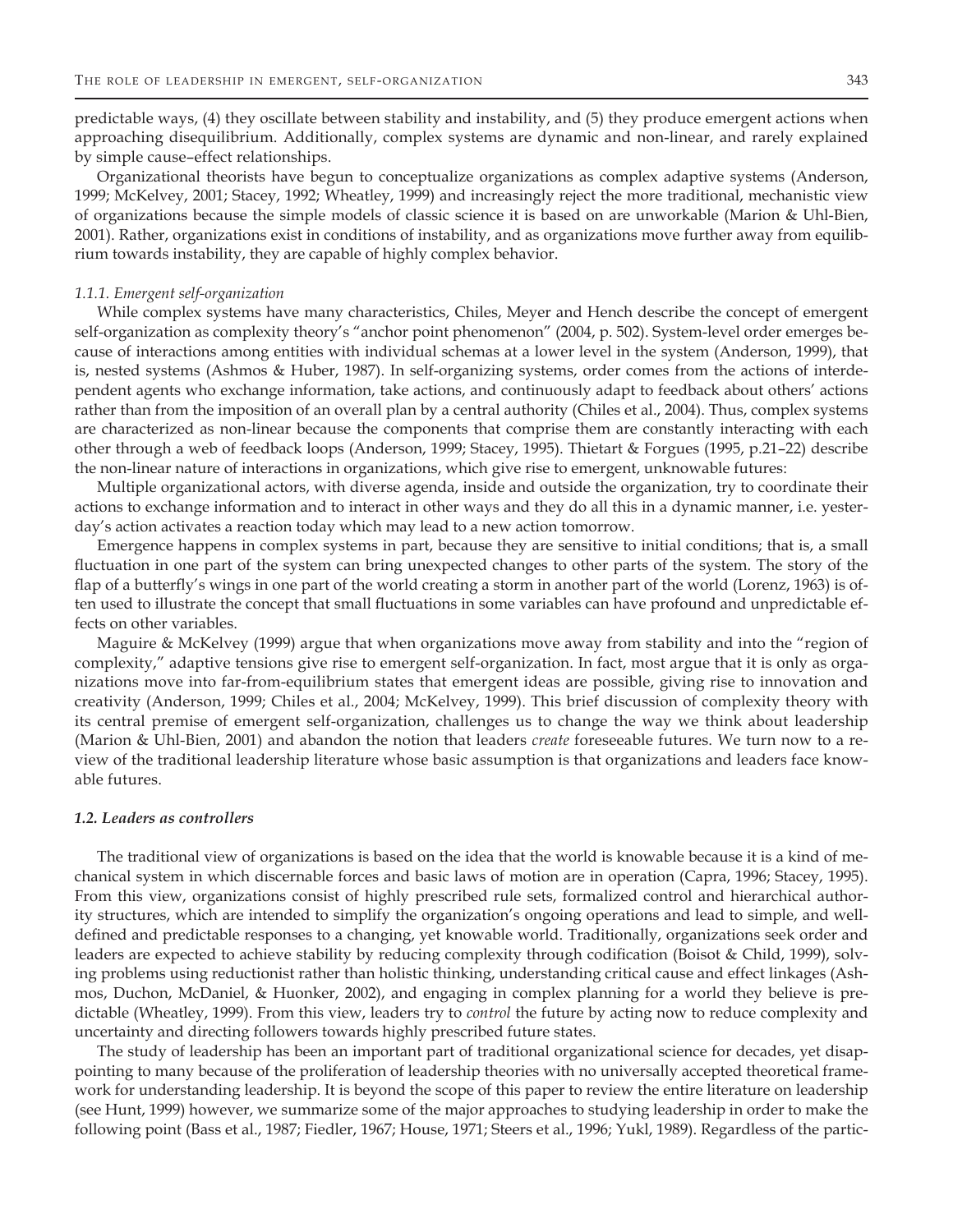ular theoretical approach, leadership has been viewed largely as a way of directing and controlling foreseeable organizational futures. Thus, leaders who are generally defined as those who exercise intentional influence over people to channel and facilitate collective tasks in order to achieve organizational goals (Yukl, 2002), create desired knowable future states through direction and control.

### *1.2.1. Traits vs. behaviors*

Perhaps the oldest debate about leadership involves leadership traits versus leadership behaviors. In some of the earliest research on leadership, scholars sought to know what 'special' *traits* were associated with leader effectiveness at bringing about change and achieving organizational goals (Steers et al., 1996). Traits included physical, social, and mental ability and leaders were distinguished from subordinates because they gave directions that were then followed by subordinates. Later leadership theories focused on *behaviors* of successful leaders — what leaders actually do — to bring about change. In this line of research, the hope was to sort out the right combination of task orientation and people orientation in order to determine what made for successful leaders (Fleishman and Harris, 1962; Likert, 1961). Contingency theories of leadership (e.g. Fiedler, 1967) followed the trait and behavioral theories and suggested that situations determine which leadership trait or behavior is appropriate and effective in directing the organization.

#### *1.2.2. Styles*

Another area of inquiry in leadership research has been a focus on leadership style. The path–goal theory (House, 1971) suggested, for example, that the leader alters his/her style depending upon whether employees need clarity about goals and expectations, or about the path towards achieving the goals and expectations. Thus, the leader calculates what style of leading — instrumental, supportive, participative, or achievement-oriented — would most likely realize the organization's desired future state.

More recently, the literature on leadership style includes two distinct and contrasting styles commonly referred to as transformational and transactional. Someone using a transformational style motivates and influences followers to work for collective goals by going beyond current norms and inspiring subordinates to transcend their selfinterest for the sake of the organization. Leaders using this style provide persuasive symbols, images, and visions of the future to influence subordinates (Bass, 1985; Bass et al., 1987; Burns, 1978). A contrasting style, conventionally called transactional leadership, presents leaders as influencing employees primarily by providing material rewards in return for their efforts. Transactional leaders work within the established organizational framework (Bass, 1985; Burns, 1978) and help subordinates recognize role and task requirements to reach desired outcomes. A leader using a transactional style clarifies work to be accomplished, uses rewards as reinforcement, and intervenes when standards are not met.

The leadership style frameworks share in common with the trait and behavior theories of leadership the assumption that leaders actively create conditions to reach a well-articulated future state through planning, directing, organizing, and controlling (Marion and Uhl-Bien, 2001; Stacey, 1992; Wheatley, 1999). The traditional frameworks are deterministic, top-down, and assume an equilibrium end-state. Surprise and emergence are not prominent features of such models, and in fact are avoided. Thus, a complexity view of organizations, in which surprise and emergence are central features, provides insight into how leadership happens in dynamic situations.

#### *1.3. Leaders as enablers*

The complex system characteristics described above clarify how it is that novelty emerges in organizations yet raises significant questions about leadership in complex adaptive systems. Each of these characteristics makes it clear that, from a complexity view, leaders do not *direct* change or *control* future outcomes, as traditional leadership research suggests. If leaders cannot envision and predict the future state of a system, if they do not direct change in complex systems because it emerges from the interactions among people throughout the system, what, then, do leaders do?

Marion & Uhl-Bien (2001) review the literature on complexity science and argue that complex leaders enable rather than control futures by cultivating conditions where others can produce innovations that lead to productive, and largely, unpredictable future states. They argue, "Leaders cannot control the future (e.g., determinism) because in complex systems such as organizations, unpredictable (and sometimes unexplainable) internal dynamics will determine future conditions" (Marion & Uhl-Bien, 2001, p. 391). Thus, Marion & Uhl-Bien (2001), as well as other complexity scientists (Maguire and McKelvey, 1999; Regine and Lewin, 2000), call for reconsideration of traditional ap-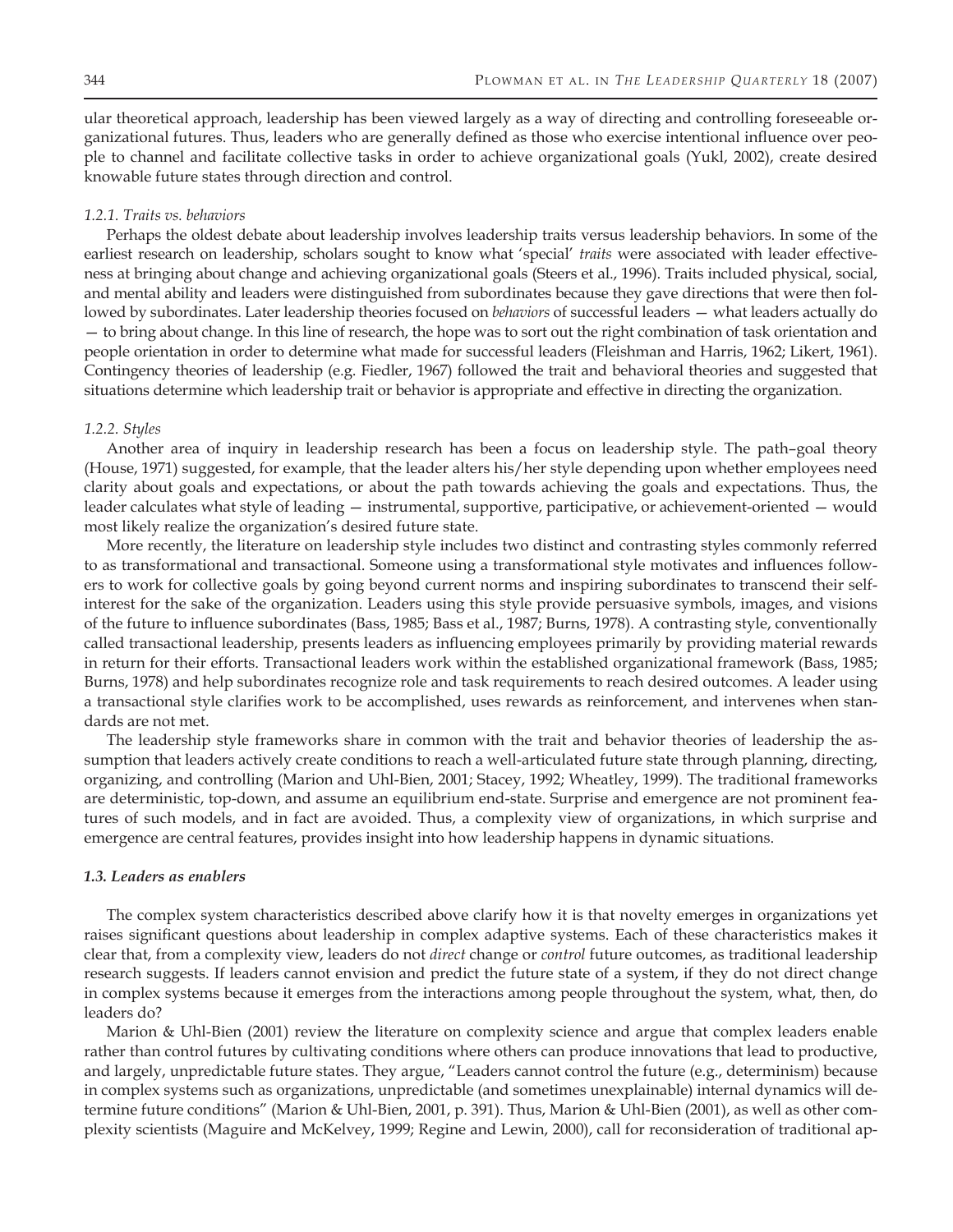proaches to leadership. They suggest an alternative focus on leadership where leaders enable rather than control, where power derives from the leaders' ability "to allow" rather than to direct (Regine & Lewin, 2000), and where people in the organization remain engaged and connected (Knowles, 2001).

Marion & Uhl-Bien (2001) also argue that effective leaders recognize the importance of interactions, correlation, and unpredictability among ensembles or aggregates of individuals. Complex leaders enable interactions but they do not direct them. Instead, they allow them to emerge through engaging in non-linear processes (Regine & Lewin, 2000). These interactions help facilitate "correlation," what Marion & Uhl-Bien (2001) describe as the emergence of a common or shared understanding of the system, a recognizable pattern in organizational behavior. When leaders facilitate "correlation" they help others make sense out of what is happening; they give meaning to unfolding events.

In addition, complex leaders enable emergence by becoming catalysts for actions, and function as "tags" (Holland, 1995; Marion and Uhl-Bien, 2001). Tags enable or speed up specific behaviors by directing attention to what is important and providing meaning to events. Tags are important for understanding the role leaders can play in influencing their organizations. For example, Marion & Uhl-Bien (2001, p. 398) describe the role that Martin Luther King, Jr. played in the civil rights movement: he "did not create the civil rights movement; rather he catalyzed its development." In other words, he was a tag for the civil rights movement.

The arguments of Marion & Uhl-Bien (2001) are appealing and well-grounded in the theoretical framework of complexity science, but have not been established empirically. Our review of their work, the leadership literature, and the fundamental characteristics of complex adaptive systems led us to the following research question: *How do leaders enable emergent, self-organization?* In this research, we provide preliminary empirical support for the notion that in complex adaptive systems, successful leaders enable rather than direct the future. Specifically, we observed that leaders, as enablers, use the following mechanisms: disrupting exiting patterns, encouraging novelty, and making sense of the unfolding events for others.

#### **2. Methods**

We used a qualitative approach to observe the complex interactions and behaviors that characterize complex adaptive systems and their leaders. However, we did not begin originally with these intentions. Instead, we began our case study with a focus on reviewing the decision-making process at a local organization - Mission Church.<sup>1</sup> This preamble study relied on an inductive approach, which is consistent with methodology used in similar research (Eisenhardt, 1989b; Isabella, 1990). Our initial review of decision-making processes ultimately became a study of continuous, radical change, which had started five years prior to our initial study (see Plowman et al., 2007). Findings from the study of radical change suggested that leadership was one of several factors contributing to the radical, and unintended organizational transformation at Mission Church. The present study extends the research from the previous study on radical change, and examines specifically the leadership behaviors within an organization that experienced a profound transformation, one initiated unexpectedly from the interaction of a few individuals in the system and not from the direction of the leaders. A brief description of the sample organization is below.

Formerly viewed as a "big-steeple" wealthy church, Mission Church is located downtown in the tourist center of a large city. For several decades, Mission Church had been in decline in spite of a four-year effort by the current energetic and charismatic co-pastors to turn the church around. Unexpectedly a few young people, out of boredom, decided to offer hot breakfasts to the homeless people who walked by the church on Sunday mornings. The breakfast idea took hold and ultimately led to a radical and unplanned shift in identity for the church, which became a highly visible voice for the city's homeless, establishing a 501 (c) (3) non-profit organization for acceptance of city grants, servicing several thousand homeless people a year, and serving 20,000 meals a year. In addition, other radical changes included assignment of full-time ministry with the homeless, hiring of a church nurse, psychologist, behavior specialist, and others to work with the church's homeless day center. Homeless people began joining the church, singing in the choir, and ushering at the major worship service. While many members left, new people, attracted to the church's ministry with the homeless, began joining the church, and the co-pastors became recognized as advocates for the city's poor. The fifty-year decline began to subside. Not without controversy, Mission Church became a centerpiece in the city's struggle with the issue of homelessness for 26,000 of its population.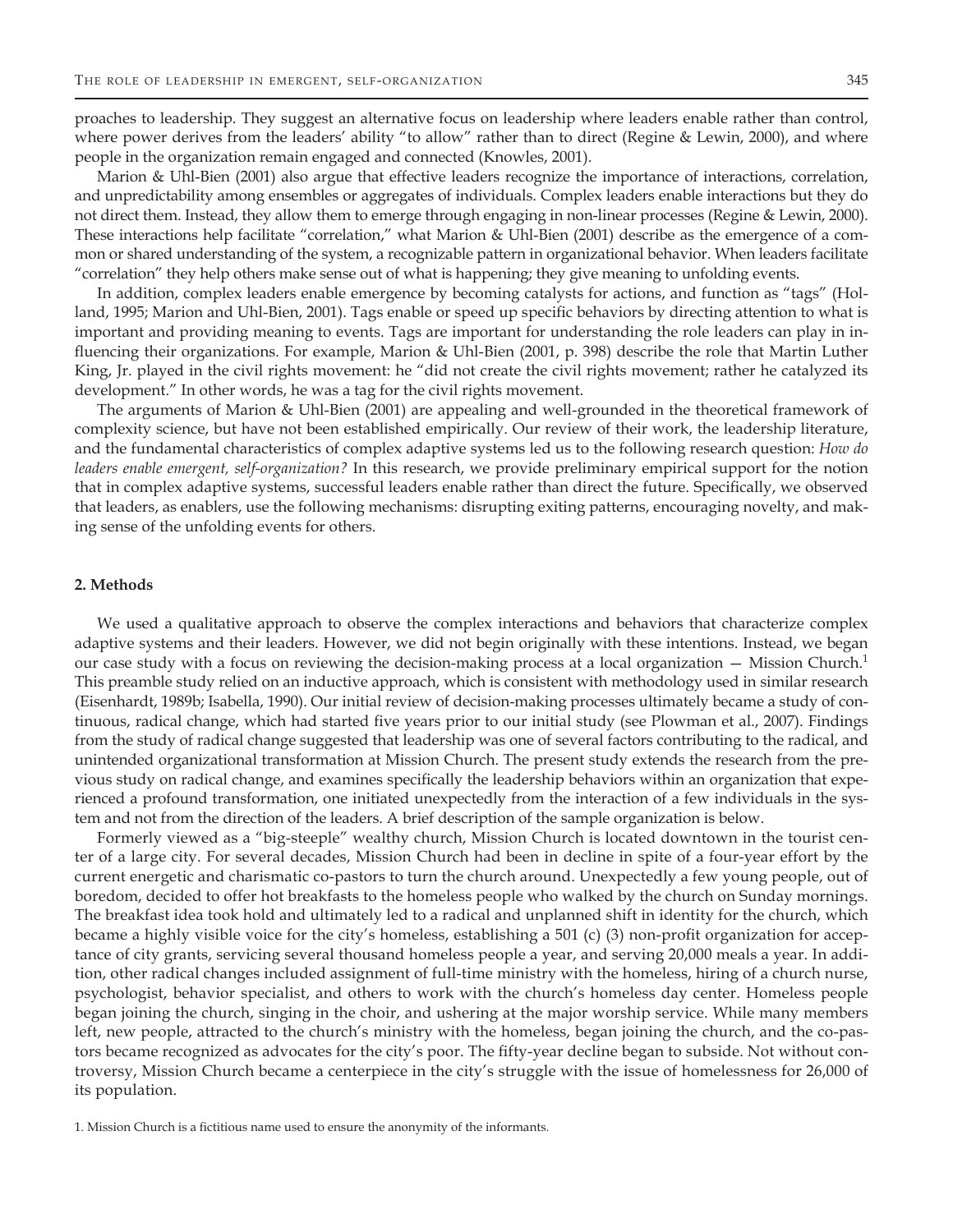# *2.1. Data collection*

Mission Church offered us the opportunity to examine in fine-grained detail, the actions of leaders who were actively engaged in a changing organization, but did not seem to be directing the change. Our data came from three sources: (1) open-ended interviews with 16 representatives from Mission Church — including the church co-pastors (i.e., leaders), congregation members, employees, and volunteers, (2) open-ended interviews with 6 representatives of the downtown community — including business leaders, city council members, and law enforcement officers, and (3) secondary sources such as newspaper articles, internal church documents, grant applications, church websites, and informal observations.

Semi-structured interviews with individual respondents represented the primary source of data. We conducted two sets of interviews. The first set of interviews happened on the church property and involved paid staff and volunteers of the church and its homeless Day Center. Respondents included two senior co-leaders of the church, the church business manager, church building manager, Day Center manager, director of food services, nurse, maintenance engineer, mental health director, five church volunteers, and two volunteers at the Day Center. We conducted a second set of interviews with representatives of the downtown community surrounding the church in order to discover the perceived impact of the church's homeless ministry on neighboring businesses. Respondents included a hotel manager, leader from the downtown business alliance, city council member, bank executive, property manager, and a police lieutenant. The interviews, which lasted about 60 minutes each, were taped and transcribed. Each interview was conducted by two members of the research team, with one member responsible primarily for conducting the interview and the other for taking notes. Immediately after the interview, the two researchers crosschecked facts and impressions. We followed Eisenhardt's (1989a) rules in that we: (1) developed detailed interview notes within 24 hours, (2) included all data from the interview, and (3) concluded each set of interview notes with the researchers' overall impressions.

Interviews with members internal to Mission Church were organized into four sections: respondent's background, his/her role and relationship to the church and/or Day Center; purpose, mission, and uniqueness of the church and Day Center; church and Day Center decision processes; and finally, challenges and opportunities facing both the church and the Day Center. The interview guide for interviewees external to Mission Church was comprised of five sections: respondent's background and responsibilities; impact of Mission Church's homeless ministry on the respondent's organization; the nature of the relationships among downtown organizations; a proposed city ordinance regarding homeless people; and finally, respondent's feedback to the church regarding its homeless ministry. At the end of each interview, we asked informants to share any additional information they felt was relevant.

Members of the research team reviewed 34 newspaper articles that contained information about the church and/or its leadership. We reviewed internal church documents, church reports, the Church's website, websites of other local service providers to the homeless, grant applications, and other materials as available. We also made informal observations during site visits, while waiting for interviews, and eating in the restaurant located in the church. Finally, we observed two monthly Board of Directors meetings for the church's non-profit spin-off as well as a meeting of church leaders, downtown residents and city officials, and took extensive notes that we used for later reference.

#### *2.2. Data analysis*

Members of the research team created a narrative account or story of the impact that leadership had on the transformation at Mission Church. This analytic approach is appropriate for organizing longitudinal data, especially when based on a single case of abundant information (Langley, 1999). These stories were developed based on each researcher's review, understanding, and text analyses of interviews, observations, and newspaper articles in an effort to make sense of the data (Miles & Huberman, 1994). Reviewing and discussing the stories while returning to the literature on leadership and complexity science ultimately led to the framework we used.

We reviewed each interview transcript sentence by sentence and identified all quotations associated with the overall theme of leadership. We then coded the leadership quotations into three leadership categories: 1) leader is part of destabilizing things, 2) leader encourages innovation, and 3) leader is sensemaker. These categories and definitions emerged as key elements of leadership following our overall review of the leadership quotations and our intimate prior experience with the impact of leadership in emergent radical change. These category definitions were used for coding purposes once definitional consensus was achieved.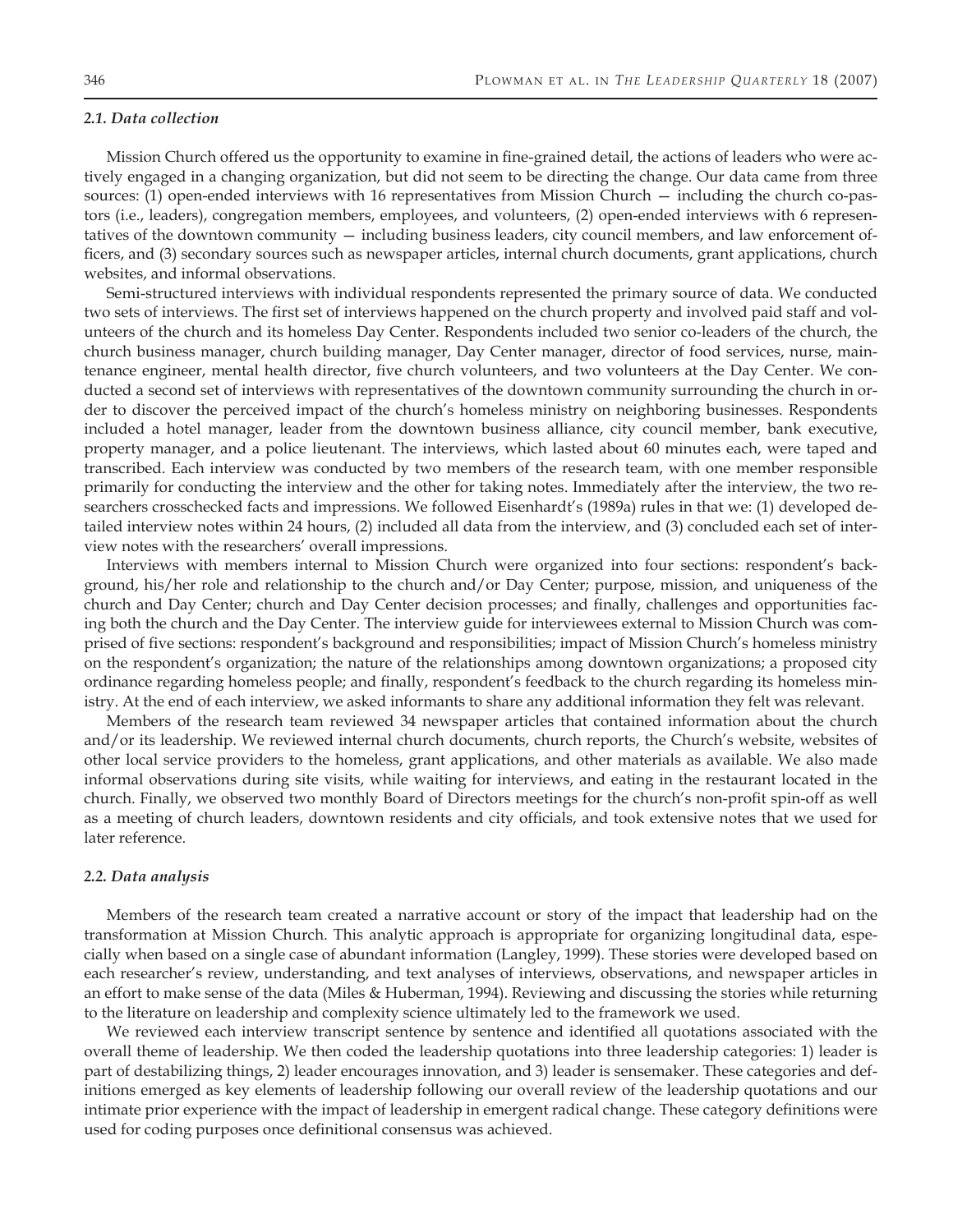Two authors were responsible for coding quotations from a single interview transcript — i.e., a first and second coder. We employed this dual-coder method for each of the 22 interview transcripts. Review and discussion between the first and second coders continued until the two coders reached 100% agreement on the quotations to include within each of the leadership categories. This process resulted in 167 quotations about leadership.

Triangulation of data provided us confidence in the validity of our study and data collection processes. Wherever possible, we triangulated data obtained from interviews, observations, documents, and other secondary sources. Our reporting includes only data that were substantiated across multiple information sources. We also triangulated data using multiple methods of analysis, such as narrative analysis, and visual mapping. The two leaders at Mission Church reviewed our final analysis, confirmed what we had found, and offered additional insights and details. This review by the organizational leaders provided a final check on the accuracy of our findings.

#### **3. How do leaders enable emergent self-organization?**

# *3.1. Case background*

Mission Church underwent a radical transformation from a dying church with nothing unique about it to one that people throughout the city came to recognize for its ministry with the city's homeless. The church partners with the city for providing services to the homeless and regularly receives city grants that help support the ministry, while declaring in its mission, "It's not just about food and hospitality; it's about changing lives." The Church, downtown business leaders, and Police Department representatives increasingly work together on issues related to the homeless. Church members regularly meet with downtown resident associations and attend city council meetings advocating for the homeless and recently staged a protest of the city's new ordinances that outlaw vagrancy. The decline in church membership has stopped as new people and families are coming to church, attracted by the church's unique identity. The average age of the congregation is considerably younger now and it is much more racially diverse than it once was. The leaders of the church did not envision this change or initiate it, but at the same time played a critical role in its emergence.

We returned to our notes to try to understand exactly what the leaders' roles were in bringing about the transformation if they did not originate the idea, construct the vision, and inspire others to follow. The results of our qualitative analysis revealed three mechanisms that the leaders used as enablers of emergent self-organization: (1) disrupting existing patterns, (2) encouraging novelty, and (3) sensemaking. We describe these mechanisms below and in Table 1.

| Mechanisms used<br>by complex leaders | Actions taken<br>by complex leaders                                                                       | Propositions                                                                                                                                                                                                                                                             | Managerial implication                                                                                                         |
|---------------------------------------|-----------------------------------------------------------------------------------------------------------|--------------------------------------------------------------------------------------------------------------------------------------------------------------------------------------------------------------------------------------------------------------------------|--------------------------------------------------------------------------------------------------------------------------------|
| Disrupt existing patterns             | • Create and highlight con-<br>flict<br>• Acknowledge uncertainty                                         | Complex leaders enable emergent futures by dis-<br>rupting patterns through the use of conflict and<br>uncertainty; whereas traditional leaders create<br>knowable futures by minimizing conflict and<br>eliminating uncertainty.                                        | • Leaders destabilize rather<br>than stabilize organizations.                                                                  |
| Encourage novelty                     | • Establish simple rules<br>• Encourage "swarm like"<br>behaviors<br>• Promote non-linear<br>interactions | Complex leaders become enablers of emergent,<br>self-organization by encouraging innovation<br>through simple rules, non-linear interactions,<br>and swarm behaviors; whereas traditional lead-<br>ers operate as controllers by leading through<br>command and control. | • Leaders encourage innova-<br>tion rather than innovate.                                                                      |
| Act as sensemakers                    | • Create correlation through<br>language<br>• Accept the role of 'tag'                                    | Complex leaders become enablers of emergent,<br>self-organization by being sensemakers through<br>correlation and becoming tags; whereas tradi-<br>tional leaders operate as controllers by directing<br>order.                                                          | • Leaders interpret emerg-<br>ing events rather than direct<br>events.<br>• Leaders manage words<br>rather than manage people. |

**Table 1.** The role of leaders as enablers in emergent, self-organization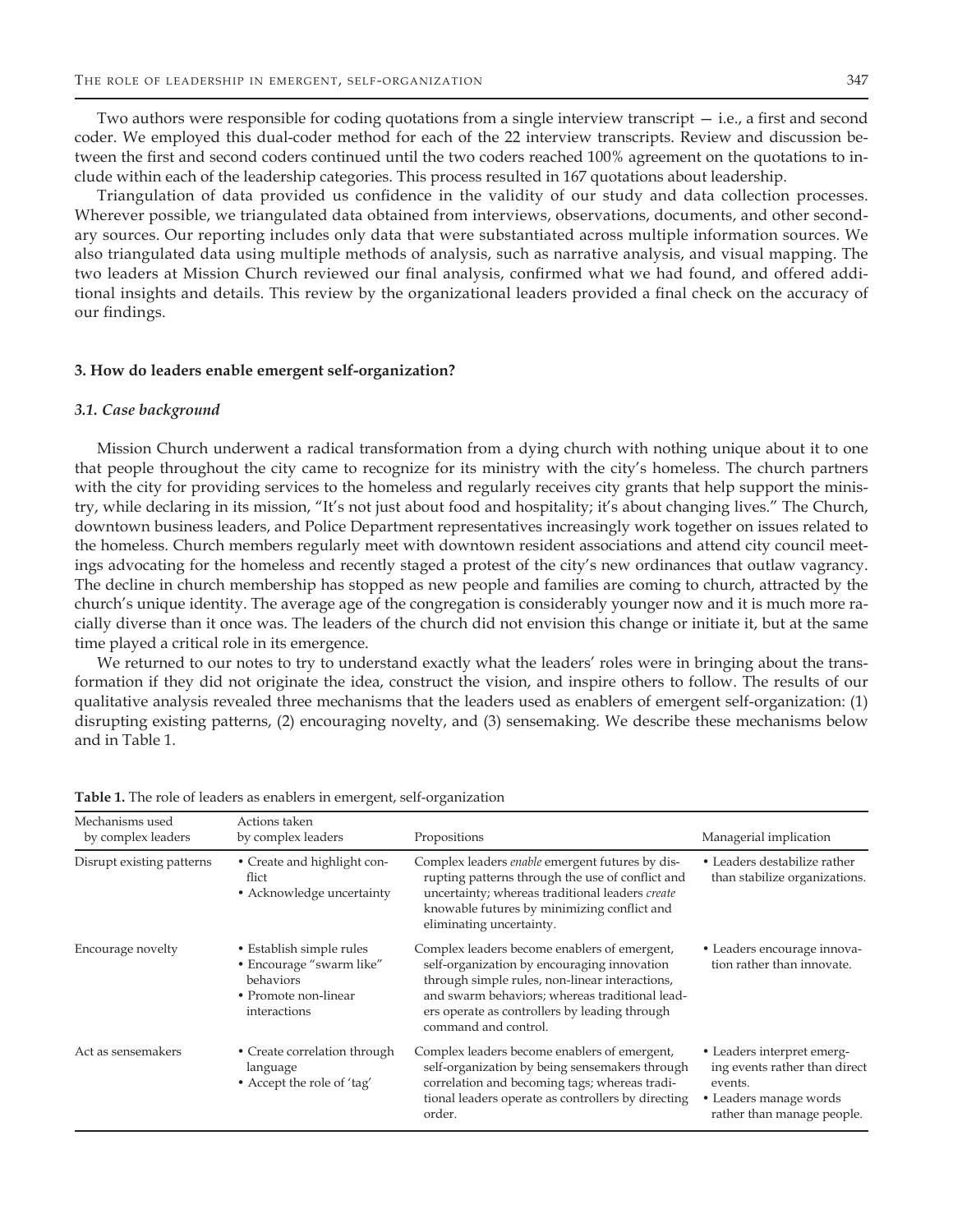#### *3.2. Disrupting existing patterns*

According to the complexity theory, the kind of emergent transformation that Mission Church experienced is possible under conditions of disequilibrium, which occurs when destabilizing forces move organizations towards greater non-linearity and instability (Prigogine and Stengers, 1984; Stacey, 1995). In a recent study, Plowman et al. (2007) observed multiple contextual factors or "tension gradients" (McKelvey, 1999) that create instability and move organizations towards disequilibrium. A complexity theory perspective suggests that leaders play a role in destabilizing systems by disrupting existing processes or patterns of behavior, thereby pushing the systems towards chaos (Regine & Lewin, 2000) or regions of complexity (Maguire & McKelvey, 1999). Our findings suggest that the leaders at Mission Church destabilized the organization by (1) creating and highlighting conflict, and (2) embracing uncertainty.

#### *3.2.1. Creating and surfacing conflict*

Our interview findings suggest that conflict permeated Mission Church and that the church's leaders were often in the center of the conflict. Informants told us that prior to the radical shift in the church's mission, the leaders took several actions that created controversy. They welcomed homosexuals to the congregation, and experimented with alternative music and styles of worship. They unlocked the doors of the church during the week making it accessible to everyone. They made unpopular personnel changes and invited controversial speakers. Most of these actions were part of their somewhat frenetic and ultimately unsuccessful efforts to find a solution to the church's decline problem. Once the Sunday morning breakfasts were well underway and had amplified into a full-blown ministry with the homeless, the conflict intensified. Many long-time members left the church, in part because of the growing presence of homeless people in the church. One respondent described some results of this internal conflict — "when homeless people started coming in it drove other (members) away."

Business leaders outside Mission Church also described the conflict between the local business community and the Church's new ministry. One respondent said:

"I believe that the leadership … took on a project that was going to impact an entire neighborhood. They made their decision and it was 'so be it … this is what we're going to do and forget about you'. I think that was the wrong attitude to have and therefore, I think that … they need to reach out to their neighbors and find out first … how it is going to impact them."

One church volunteer also conveyed the impact of the church's controversial stance with local businesses — "the (local) merchants … are less receptive to (the leader because) it's that tension between what we're doing and how it is not consonant with capitalism." The co-leaders at Mission Church initiated some conflict and surfaced other conflicts, instead of employing the more traditional leadership focus of attempting to minimize or eliminate it.

The leaders not only initiated conflict, but they also used a variety of media techniques to bring visibility to the emerging new future at the church, which introduced further disruptions into the system by highlighting and surfacing more conflict. For example, the co-leaders used print, broadcast, and outdoor media to disseminate the Church's changing ministry and its vision of unconditional love and justice in action. During a recent two-year period, 34 newspaper articles highlighted Mission Church and its ministry to the homeless and other marginalized. In addition, the local news stations frequently interviewed the church leaders oftentimes in reference to the city's homeless problem. Billboards in the city echoed the church's vision and mission with phrases such as "Hell and Judgment not included" and signs posted inside the church proclaim "we've been called non-traditional, progressive even radical and here we thought we were just doing what a church was supposed to do." The church's struggle to find a vision and its emerging controversial identity became public as the communication mechanisms made individuals both inside and outside the church aware that things were changing. Although the intent of these efforts was directed at information sharing, another outcome was further system instability. Use of these public forums encouraged new agents into the system, highlighted the conflicts among existing agents, and helped push the system further from equilibrium. In doing so, the leaders created and surfaced conflict that added instability into the system, thereby enabling emergent, self-organization.

#### *3.2.2. Embracing uncertainty*

Finally, the leaders at Mission Church refused to back away from the uncertainties facing the church and actually forced the congregation to face its troubling future. At the time of our study, the leaders commented that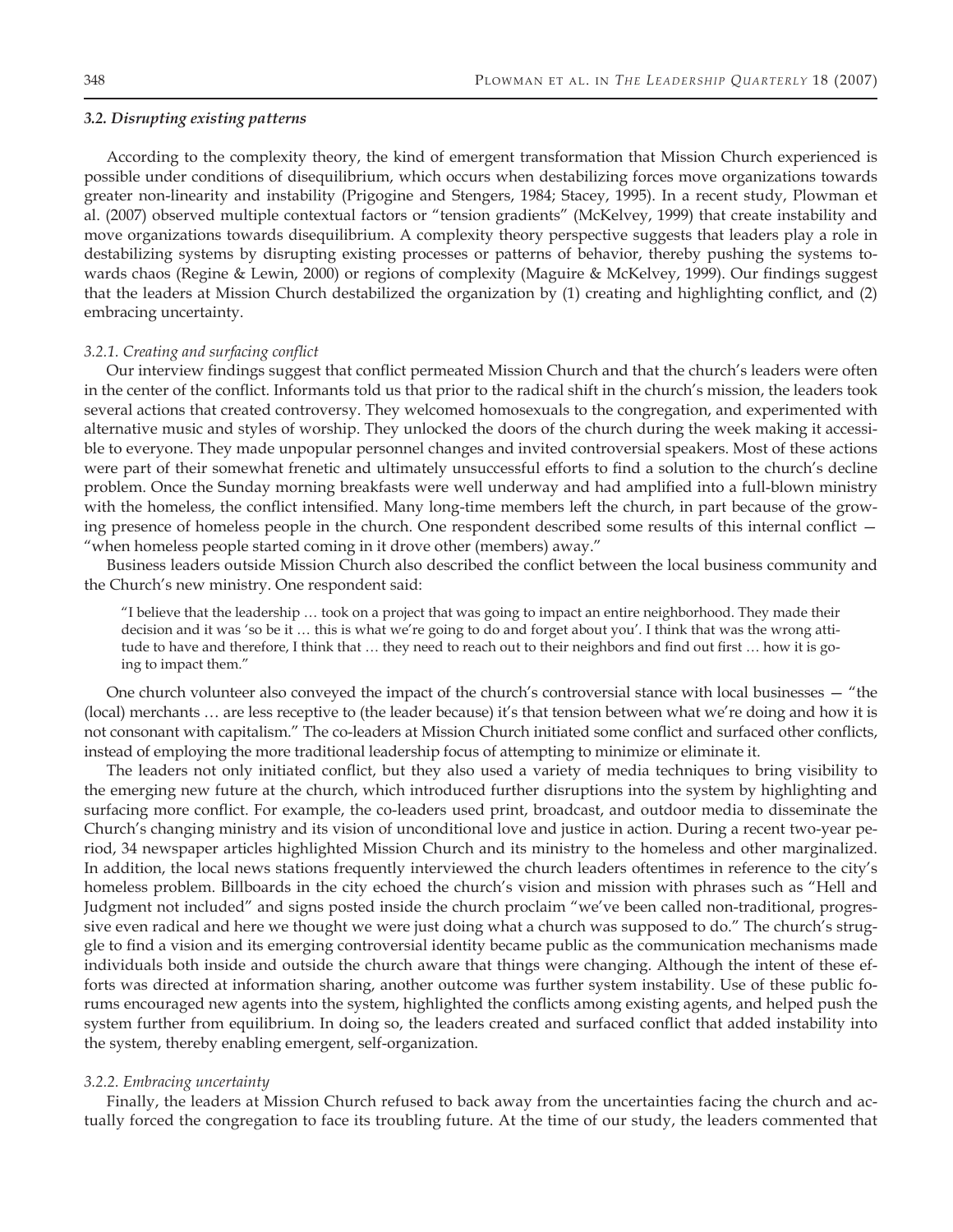they had tried every conventional approach to revitalizing the church for four years, but to no avail. As one informant told us "[The leaders] came and tried to change things, but it was like moving a battleship; they couldn't change it." Although unsuccessful in their initiatives at change for four years, the leaders talked openly about the church's ongoing decline and the uncertainty facing the church. For example, they encouraged everyone in the church to read and engage in discussions of a controversial book about how "unhealthy" churches need to kick their bad habits and address the cause of their sickness. Their openness and active engagement in conversations about the status of the church and its unlikely future put information and opinions into the system that seemed to destabilize it further, making it more likely that a new order could emerge. Our interview findings suggested that the leaders were not afraid to raise questions and try new things (See Table 2.). These leader-initiated conversations placed stress on the historically traditional "silk-stockings" church and pushed the system into the region of complexity.

When we contrast the style of leadership found at Mission Church with traditional leadership theories, we find that the leaders of Mission Church exhibited many of the characteristics of complex leaders as described by Marion & Uhl-Bien (2001). The leaders did not shy away from unpredictable or unexplainable outcomes. Rather, they embraced the unknowable, and actually introduced system instability through organizational conflict, system disruptions, and open conversations about the church's uncertain future. Our study revealed that the leaders contributed to the organization's instability by disrupting existing patterns, which then made it much more likely that emergent ideas would bubble up from within the organization.

|                              | <b>Table 2.</b> EVIDENCE OF THE TOIL OF REQUEIS AS ENABLELS                                                                                                                                                                                                                                                                                                                                                                                            |  |  |
|------------------------------|--------------------------------------------------------------------------------------------------------------------------------------------------------------------------------------------------------------------------------------------------------------------------------------------------------------------------------------------------------------------------------------------------------------------------------------------------------|--|--|
| Source                       | Ouote                                                                                                                                                                                                                                                                                                                                                                                                                                                  |  |  |
|                              | Leaders disrupt existing patterns                                                                                                                                                                                                                                                                                                                                                                                                                      |  |  |
| Church staff                 | The leaders turned this world upside down, in a good way. They changed the way we worship, they brought in new<br>styles of music, they opened the doors to the people on the streets.                                                                                                                                                                                                                                                                 |  |  |
| Church<br>member             | But the pastor came fired up saying 'gosh this is it we can do this' and in his usual way just came in and declared that<br>that's what our vision isand that really rubbed a lot of people wrong.                                                                                                                                                                                                                                                     |  |  |
| Church staff                 | We try not to have so many rules and regulations that it forbids anybody to be serviced or get those basic needs that<br>people need to get through the day.                                                                                                                                                                                                                                                                                           |  |  |
| Church board<br>member       | The homeless can basically camp on our premises and we as a church, we said okay. It's been put out there that we as a<br>church can say its okay. Really, the leader made that decision, put it out there and it's kind of okay, which has caused<br>all kinds of problems because when they closed the public park at 11 o'clock at night homeless people came from all<br>over the downtown area because they knew they can hang out at our church. |  |  |
| Leaders encourage innovation |                                                                                                                                                                                                                                                                                                                                                                                                                                                        |  |  |
| Church<br>volunteer          | There was a big idea about the church that was being debated. There was a lot of space on the third floor that is not be-<br>ing used and the leader stood up and said 'hey, we're not using this, we are not being faithful stewards of all that<br>we've been given' and challenged the people to come up with an idea.                                                                                                                              |  |  |
| Church<br>member             | When you're a member of the Church you do have the ability to take the initiative to set up a program. If you want to<br>teach a class, you can work with the staff or pastors to get something like that set up.                                                                                                                                                                                                                                      |  |  |
| Church<br>member             | It used to be that if you had you took it to the committee and maybe two years later you might get your idea approved.<br>Now its pretty much encouraged, that if you've got an idea, go get yourself a committee and do that.                                                                                                                                                                                                                         |  |  |
| Church<br>volunteer          | In fact the leader's mantra was trying to grow a congregation that would be responsible for their own behavior; - that<br>the congregation would hold itself and each other responsible for bad behavior, removing the pastor from the triangu-<br>lation of being the judge and the mediator between people.                                                                                                                                          |  |  |
| Leaders are sensemakers      |                                                                                                                                                                                                                                                                                                                                                                                                                                                        |  |  |
| Church<br>member             | The leader decided to get involved and he just jumped in and it was his natural gift because he's got his gift of lead-<br>ership and people skills it just. That's when it really evolved, because up to then it was the breakfast and volunteers<br>were being fulfilled. we were fulfilling a need but that was about it, but right after [the leader] became involved, ev-<br>erything changed.                                                    |  |  |
| Newspaper                    | Church leader has emerged as a spokesman for the city's 26,000-plus homeless people                                                                                                                                                                                                                                                                                                                                                                    |  |  |
| Church staff                 | The simplified mission statement for the Church is unconditional love and justice and action. And our goal as a Church<br>is that we try to ensure that each and every person is treated with respect, dignity, and love and is entitled to justice.                                                                                                                                                                                                   |  |  |
| Church<br>member             | In the time that the church leaders have been the pastors I think that you see much more awareness of the homeless in<br>particular, much more of a quest for dignity. I think that's a key word  that they're really after dignity and much<br>less concern for maybe some of the political issues of Christianity that so many churches seem to get caught up in.                                                                                    |  |  |

**Table 2.** Evidence of the role of leaders as enablers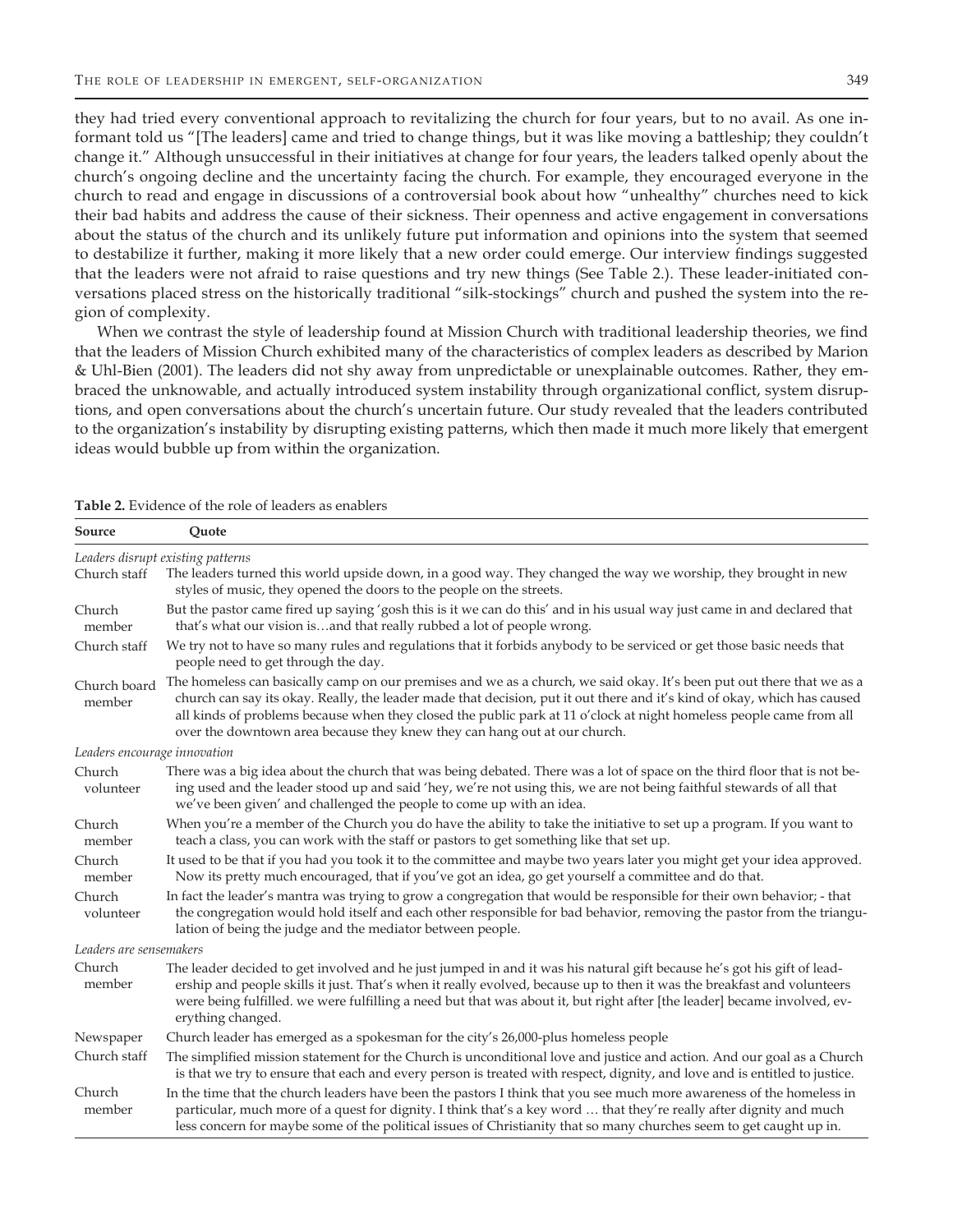#### *3.3. Encouraging novelty*

In contrast to traditional prescriptions in the literature for leaders to have a vision and articulate it clearly (Kotter, 1996), the successful transformation of Mission Church resulted ultimately from the innovative action taken by a handful of young adults — not the leaders — without any formal church approval or budget authority. The pastors jokingly told us they wish they could take credit for the original breakfast idea, but they could not. When presented with the Sunday morning café idea, which emerged from the interaction of a group of young people over dinner one night, the leaders gave permission to proceed to try the idea, but had little involvement in the program initially. As one informant told us, "The café was just like a little small idea that just got out of hand; you know… it's like a grass fire." Although the Sunday morning breakfasts that started without the church's leaders were the impetus of an unexpected, radical identity change for the church, there was a clear sense that the leaders were deeply engaged in the transformation of the organization.

What we observed was that in the early years the leaders were using, unintentionally, a paradoxical leadership approach. On the one hand, the leaders tried to do what they thought 'good' leaders do — articulate a vision and get others to buy into it. On the other hand, with something of a laissez faire attitude, they encouraged church members who had an interest in a particular program or ministry to get together with others sharing that interest and try it (See Table 2). Upon closer examination of this somewhat paradoxical leadership style that emphasized generating novelty, we observed three phenomena at work in encouraging innovation: (1) the establishment of a few simple rules, (2) swarm behavior of membership and staff, and (3) the promotion of non-linear interactions and emotional connections among people.

#### *3.3.1. Simple rules*

Throughout our interviews and observations, we continually heard the leaders, staff, church members, and others refer to the question, "What would Jesus do?" The leaders and church members used this question repeatedly to explain their position, for example, in allowing homeless people (in the later years) to sleep on the church's property, in spite of city ordinances outlawing camping. In reference to the departure of some church members from Mission Church because of its ministry with the homeless, one church member told a newspaper reporter, "If they separate from a church that's trying to show unconditional love as Jesus taught us, then it's become just words for them." One member told us his story of complaining to one of the leaders that he wished the homeless people would express more gratitude for his volunteer services. The leader reminded him that Jesus would probably not be interested in whether there was a lot of reciprocation for the care that he was providing to the homeless. Members of our research team attended meetings of city government officials, church leaders and members, downtown business residents and business officials regarding the crowds of homeless people using the church property to sleep, and witnessed the leader say, "I realize that this church is seen as stubborn because we just don't think Jesus would turn these people away." What we saw was a tenacious rigidity about the principle and complete flexibility about how to go about carrying out the principle.

#### *3.3.2. Swarm-like behavior*

A dominant means of encouraging innovation was the presence of "swarm intelligence" (Bonabeau & Meyer, 2001) among members of the congregation. Social insects such as bees, termites, and ants work without supervision, and can achieve remarkable accomplishments of organization in seemingly chaotic fashion.

Termites construct their beautifully intricate colonial dwellings through processes that look anything but organized. Yet, out of the activities of termite construction gangs, that form and disperse in apparently disorganized patterns, there emerge coherently structured pillared halls and passageways, complete with air conditioning, that accommodate thousands of inhabitants. (Goodwin, 2000, p. 42)

"Swarm intelligence" is observable in organizations as well when complex collective behavior emerges from individuals who follow simple rules. People in organizations can solve difficult problems (like how to turn around a dying church) even though each local interaction might, itself, be very simple (like asking oneself what would Jesus do about homeless people who want to come inside the church). Some of the descriptions we heard of the way in which the breakfasts, which ultimately transformed the church, got started included considerable disorganization. The Sunday breakfasts amplified into a larger and more complex program the day a physician member of the congregation unexpectedly set up a table to see patients during the breakfasts. (This ultimately resulted in the estab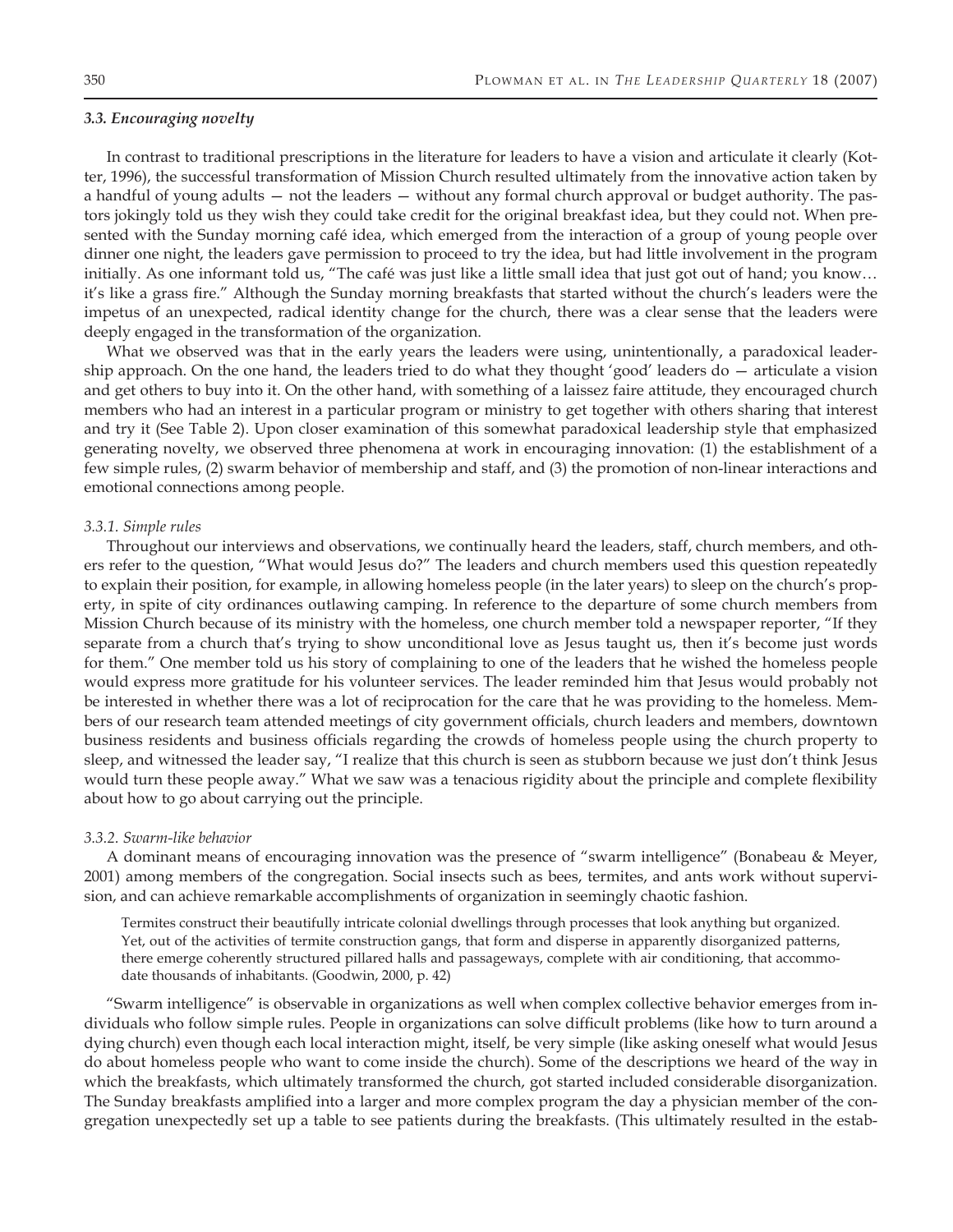lishment of full-scale medical, dental, and optometry clinics). The description of that first day seemed anything but thought out and organized as a physician church member reported:

I thought, well what the heck, it doesn't hurt to carry my bag in. So I had two chairs next to a table and set up right in the midst of all this stuff. [Someone] had a microphone and was trying to herd the folks around and he started saying "the doc is in, if you want to see the doc." And we were literally right in the middle of all this.

A local interaction between a doctor, asking himself the question, "What would Jesus do," and people who showed up for breakfast, led to a complex collective pattern of behavior at Mission Church. A simple rule and a local, unsupervised interaction led ultimately to a complex ministry that included providing not just food, but medical, dental, and other services to thousands of homeless people each year.

#### *3.3.3. Non-linear interactions*

A final means of encouraging innovation was that the leaders also encouraged connections among people, in particular, non-linear, emotional connections. These connections are essential for the emergence of novelty (Dutton & Heaphy, 2003). According to Regine & Lewin (2000, p. 12), "Anything that enhances the interactions will enhance the potential creativity and adaptability of the system." The swarm-like behavior was facilitated in part by the way information was shared widely among members of the church and its leaders through non-linear interactions. For example, for four years prior to the start of the breakfasts, the pastors had emphasized small groups in the church, as a way of creating more points of entry for new people to the church. They would invite groups of visitors and a few members to their home for dinner. They started a weekly women's reading group, informal sports activities, and dance classes. While the hope was that these small groups would attract new people to the church, it seems that a major impact of these small groups was establishing or increasing connections among people and opportunities for interaction. Complexity theory suggests that, when agents come together to share information and respond to information they have been given, novelty is possible (Regine & Lewin, 2000). What the leaders did not do was use the pulpit to hand down decisions about what was to be done. Rather, they used the pulpit to remind people of the values and the principals and then challenge them to respond as they saw fit.

The idea for the breakfasts emerged out of conversations among young people over dinner. The dinner was hosted at the leaders' home, as had been many similar dinners with other people — with the purpose of getting to know one another. The leaders at Mission Church encouraged innovation through a few simple rules, swarm intelligence that led to complex patterns of collective actions as well as non-linear interactions and emotional connections among people.

#### *3.4. Sensemaking*

Our study also revealed that the leaders aided the transformation of the organization by acting as sensemakers. Sensemaking is the process by which individuals "construct meaningful explanations for situations and their experiences within those situations" (Gioia, 1986, p. 61). Leaders as sensemakers are important as previous research has found top managers' ability to scan the environment and interpret issues influence decision-making and strategic change in organizations (Gioia and Thomas, 1996; Smircich and Stubbart, 1985; Thomas et al., 1993). We found evidence that the leaders at Mission Church enabled change by making sense of the emerging change in the organization (Weick & Quinn, 1999) and giving meaning to unfolding events (See Table 2). The leaders were able to recognize that the breakfasts and ministry to the homeless were energizing and mobilizing the congregation in stunning ways. They also began to recognize that the emergent ministry with the homeless was possibly the catalyst needed to turn the church around.

Weick (1993, p. 635) argues "the basic idea of sensemaking is that reality is an ongoing accomplishment that emerges from efforts to create order and make retrospective sense of what occurs." Leaders in complex organizations play an important role in giving meaning to what is happening in organizations, telling others how things might be rather than how they are (Weick, 1995). This sensemaking role is particularly important in dynamic systems where change is emerging through actions not necessarily intended by the leaders. Based on Weick & Quinn's (1999) description of change agents as sensemakers, we saw the leaders of Mission Church involved in two sensemaking activities: (1) assuming the role of a '*tag*,' and (2) creating *correlation* through language.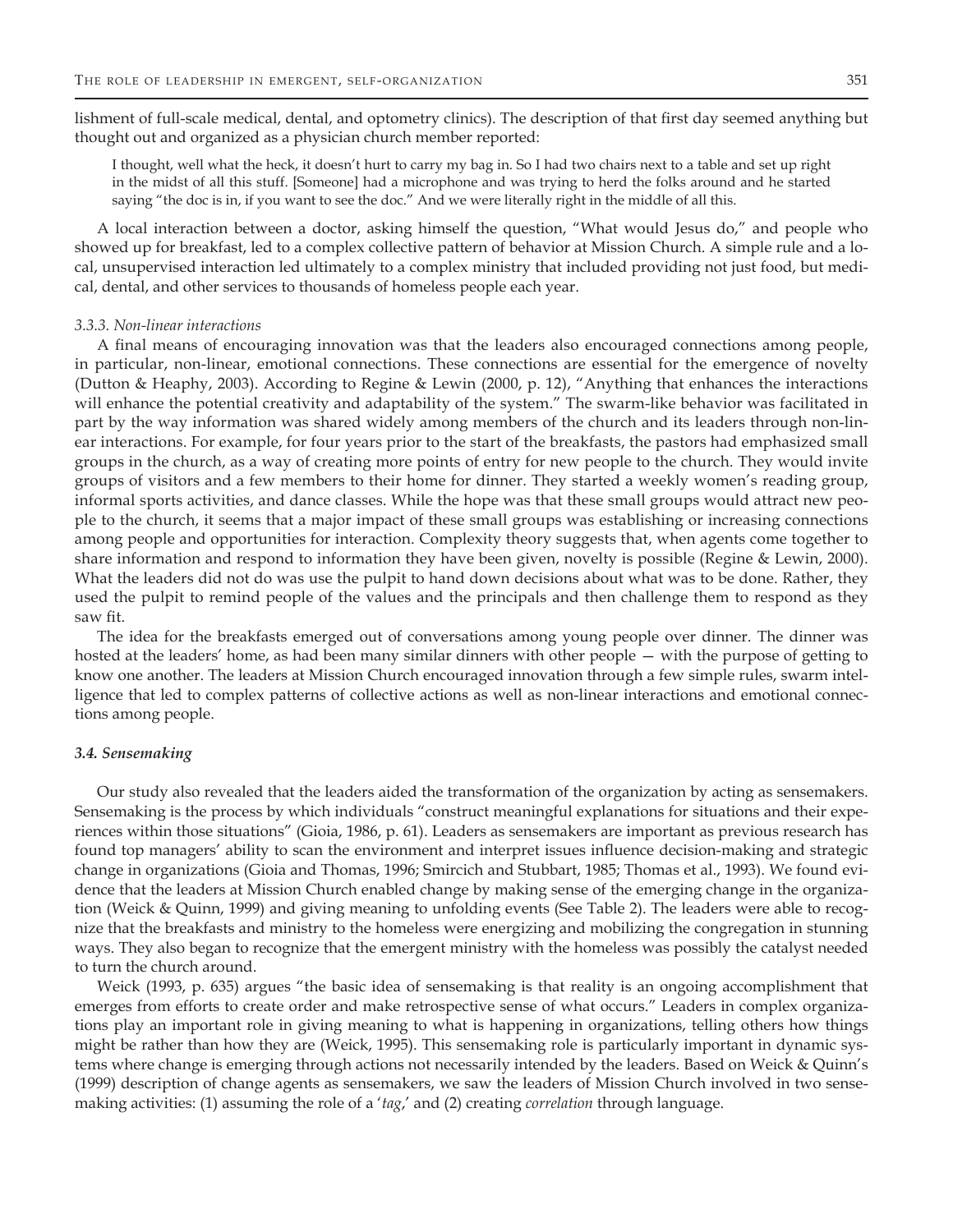### *3.4.1. Assume the role of 'tag'*

Complex leaders enable emergence by becoming catalysts for actions and assuming the role of "tags" (Holland, 1995; Marion and Uhl-Bien, 2001). Tags enable specific behaviors by directing attention to what is important, and what things mean. A leader becomes a tag when others recognize them as a symbolic reference for their corresponding message. The leaders at Mission Church did not direct or did not create the homeless issue in their church and/or city. However, they became tags, subsequent to their homeless ministry involvement, when they catalyzed the community-wide attention to the social issues concerning the homeless.

According to informants, it was a year or so after the beginning of the Sunday morning breakfasts that the leaders began to recognize the potential redirection that was possible for the church through the Sunday morning breakfasts. Up to that point, the leaders had been minimally involved in the breakfasts, largely because the breakfasts occurred at the same time as the early worship service, which required the leaders' attendance. However, that changed when the leaders decided it was inefficient to use two pastors in a small worship service to the "silk-stockings" folks while 200 homeless people, in need of pastoral care, were having breakfast downstairs. From that point on, the Sunday morning breakfasts became a critical part of the church's ministry and the radical shift in organizational identity accelerated. One informant reported to us the leader's decision to become more involved in the Sunday morning breakfasts:

"[The leader's] exact words were "that café needs a kick in the pants" and those were his exact words and so I thought okay and once that whole transition was made from getting two pastors out of preaching to ten people at 9 o'clock and go serve the 200 who were sitting right below you, you know, that was huge. I think that was huge…. From that moment on when [the leader] decided to get involved…. that's when it really evolved."

When the leaders began to see the breakfasts in a new light, the Sunday morning program took on a new meaning and its shape changed as the leaders catalyzed and re-framed the church's purpose. The leaders were important in recognizing the nature of the change that had emerged, and they gave new meaning to it by redefining the leader's role in relation to the breakfasts.

Weick & Quinn (1999) suggest that leaders give meaning to emergent events by re-framing them. As the church's identity began to emerge in the direction of ministering to people marginalized by society, the leaders began to articulate the Biblical support for what was happening and took on a symbolic role for serving these people. The leaders compared the marginalized people outside the doors of Mission Church to the marginalized people of Biblical times: "women, tax collectors, prostitutes, those suffering from mental illness, the mixed race Samaritans, Roman government officials and the poor—just to name a few." These illustrations crystallized for church members the importance of the changes that were occurring, even if it was unclear exactly where the changes would lead.

The leaders accepted the role of tag as they enabled specific behaviors, such as homeless ministry, by directing and re-framing attention as to how important these behaviors are to the church. The leaders, once involved, catapulted the Sunday morning breakfasts into a social movement of homeless service. Through these actions, the leaders rose as tags of the homeless issue for church members and for the city as a whole and become symbols and catalysts for actions regarding the treatment of homeless individuals.

### *3.4.2. Create correlation through language*

Leaders as sensemakers also make changes salient for organizational members, that is, they label behaviors in a way that helps provide coherence, what Marion & Uhl-Bien (2001) call *correlation*. In addition, complex leaders, especially those that play the role of a "tag," can use language to foster correlation (Marion & Uhl-Bien, 2001). With language as a medium, it is possible for leaders to "establish the identity of the objects, events, and actors that constitute their social environment" (Robichaud, Giroux, & Taylor, 2004, p. 630). Recent research suggests that the language of leaders is a powerful organizational tool for articulating meaning and collective action (Fiol, 2002). In regards to the organizational vision, Conger (1991, p. 43) argues, "the language of leadership plays a vital role in its acceptance and accomplishment." The language of leaders can help to crystallize the image of the organization (Duimering & Safayeni, 1998) and the identity of the organization (Robichaud et al., 2004). Effective leaders are those with the ability to energize collective action through the use of words that are expressive and inspirational (Conger, 1991).

When leaders explain and repeat specific language to their organization, they foster the development of a shared understanding (correlation) and become catalysts for specific actions (tags). Throughout our interviews, we heard many of the same phrases and language, which we attributed to the leaders of Mission Church. The leaders developed a common language within their church that provided meaning and correlation within church members and staff, and that helped catapult the church's focus on homeless ministry.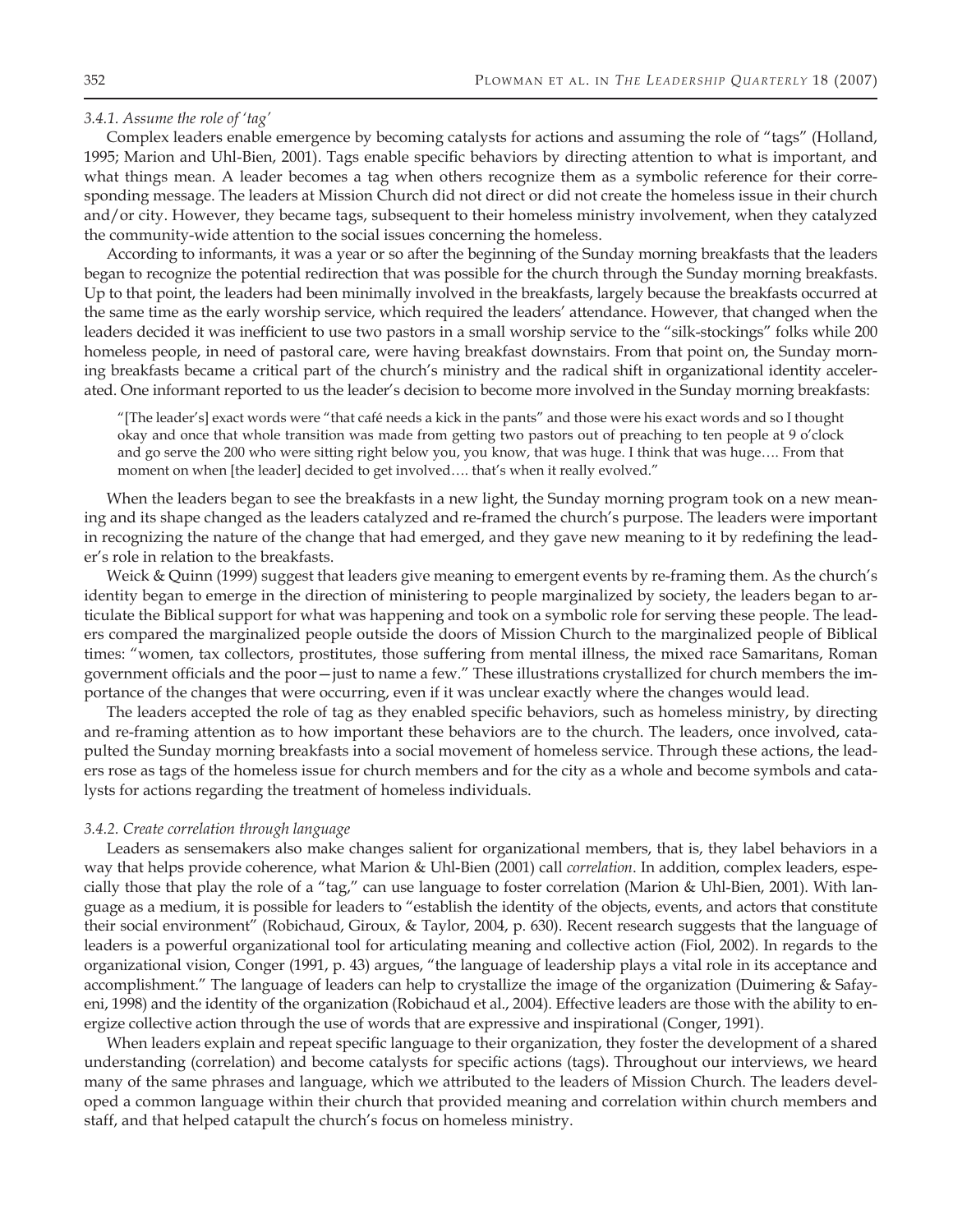The church's mission statement set by the leaders is "unconditional love and justice in action." One church leader explained, "The purpose of the Church actually is about God. I think God is really interested in acts of charity and acts of justice, both. … And acts of charity and justice are just part of God's agenda." In addition, the church leaders often used the terms transformation, respect, and dignity. For example, the church's co-leader told us, "it was my notion that we are all about respecting dignity for all persons and in my notion, I thought that … the rules [in the Day Center] don't help that. That the minimum amount of rules was the best witness we could get to human transformation and respect and dignity for all people." Church members and staff frequently used similar language (See examples in Table 2).

The leaders of Mission Church used this specific language to communicate the Church's vision and mission. In doing so, correlation occurred. Through use of such words as transformation, respect, dignity, love, and justice, the leaders created a shared understanding of who the church is. The number of times the interviewees repeated specific terms provided evidence of correlation. For example, 'transformation' was repeated 60 times, 'justice' 22 times, 'dignity' and 'love' were both repeated 21 times, and 'respect' was repeated 17 times. Fourteen of the sixteen individuals from within the church used these key words during their interview. One church member expressed the importance of the leaders' use of language by telling us "all of these words become a reflection of what they are trying to say. They repeat them so that occasionally somebody will hear them in a different way and experience the transformation, and if by virtue of being so consistent, sets the agenda for the vision basically." Further comments from informants provided evidence of the powerful way in which the leaders used language:

A church congregant said, "One reason I belong to this church is that it preaches unconditional love — and we're talking about everyone."

We [the church leaders] became convinced that the one thing we can do in terms of making a difference is reminding people that everybody needs to be treated with dignity and respect. We believe that everybody should receive that, whether they're liars or dope addicts, or crack-heads, it really doesn't matter.

[The leader] delivers a message of inclusiveness and respect and dignity for all, a message carried by members, who, even after many affluent and Anglo families left, chose to stay (newspaper article).

By using a consistent language, the church leaders gave meaning to the changes underway at Mission Church. The careful use of language provided a consistent means to help transform lives, to treat people with respect and dignity, and to provide unconditional love and justice for all persons. The leaders acted as sensemakers by providing meaning to the emerging events within the church by assuming the role of a tag and using language to create correlation.

# **4. Discussion**

The characteristics of complex systems, whose central feature is emergent, self-organizing behavior, raise significant questions about the role of leadership in such systems. Traditional theories of leadership focus on the leader's role in determining future desired states and directing organizational action to achieve those desired states. However, complexity science suggests that future desired states are unknown because they emerge from the ongoing interactions and self-organizing of agents within the system. In this research, we examined empirically the role of leadership in self-organizing systems. We agree with Marion & Uhl-Bien (2001) that traditional theories of leadership need to be re-visited in light of more recent understandings of organizational behavior offered by complexity science. Their notion that leaders enable rather than direct change is appealing and we offer some initial empirical support in this qualitative study of leaders as enablers.

From our earlier study of emergent radical change (Plowman et al., 2007), we observed an organization that underwent radical transformation, which emerged from the interactions of a few people within the organization. These people were not the leaders of the organization and they acted from no official role or authority when they started the Sunday morning breakfasts that ultimately led to a shift in identity from a "silk and stockings" church to one focused on a ministry with the marginalized, in particular, the homeless. The leaders at Mission Church played a key role in the change that occurred, not by specifying it or directing it but by creating conditions that allowed for the emergence of such change. We observed how the leaders disrupted existing patterns of behavior by introducing or by openly addressing conflicts that arose. We also observed how the leaders encouraged novelty yet tenaciously adhered to simple rules — what would Jesus do, and unconditional love— that then freed others to create inno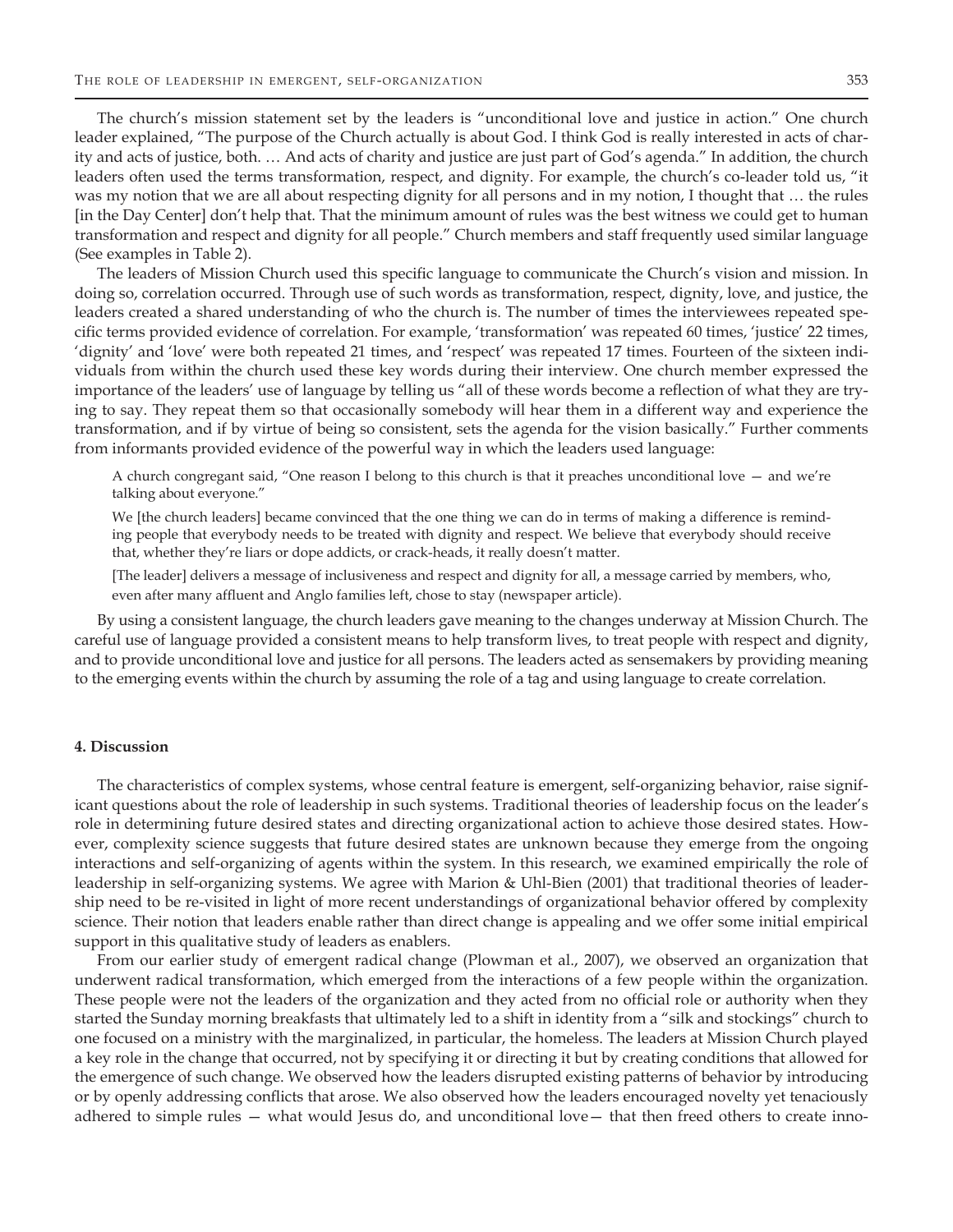vations. The leaders at Mission Church spent a lot of time making sense of the unfolding changes and helped give meaning to what was happening. They could link contemporary marginalized people to those of Biblical times, making more salient the change that was unfolding. Finally, we observed a skillful use of language that helped facilitate collective understanding and amplified some of the changes that were emerging. These findings offer the following implications for managers.

First, leaders in complex systems *destabilize rather than stabilize* the organization. This means that rather than specify a future desired state and alter the structure of the organization to achieve that desired state, leaders push the organization towards disequilibrium by introducing uncertainty and by visibly addressing conflict. Because it is only in a state of instability that novelty can emerge, effective leaders of complex systems create disruptions that encourage emergent self-organizing. While the leaders in our study created and encouraged disruptions in existing patterns of behavior, they also provided some order by interpreting and giving meaning to the actions that emerged from the self-organization. Marion & Uhl-Bien (2001) called this providing "correlation." Second, leaders in complex systems *encourage innovation rather than innovate.* By encouraging non-linear interactions, leaders encourage others to be innovative, rather than assume all the responsibility for the innovative ideas. At Mission Church, the leaders had tried for several years to offer up innovations for turning the church around, but it was only when the innovation emerged from the interactions of a small group of individuals near the bottom of the organization, that an innovation finally began to take hold. Third, leaders *interpret change rather than create change.* Our findings suggest that leaders play an important role in giving meaning to what is happening, labeling the emergent change, and changing what it is that people talk about in the organization. As the radical shift in identity began to emerge at Mission Church, the leaders spent less time talking about how to turn around a dying church and more time talking about what it means to offer unconditional love and justice in action. Finally, our finding about the use of language suggests that leaders *manage words rather than manage people.* Effective leaders are intentional about the language they use to help people understand what is happening in the organization.

One of the unique features of the organization we studied was that two people shared the top leadership role. The co-leaders had different management styles and in fact at times seemed to offer the organization what Maguire & McKelvey (1999) called "both Old and New Science." In other words, organizations probably need some parts to be stabilized so that the creative innovators can work around them. One informant described how the two leaders differed from one another — one was the cerebral type and the other was the giant Labrador. The leaders themselves would be the first to say that one is more comfortable with rules and procedures than the other is. It is possible that at Mission Church the push towards instability counteracted the push towards stability because of differences in style of the two leaders, keeping the system from swirling into complete chaos. While not at all common in most organizations, the idea of co-leaders has some appeal. It may be that co-CEO's, for example, is a more complex approach to leadership that merits consideration in complex systems.

This study is not without limitations. For example, although case studies offer fine-grained detail of organizational phenomenon, they are also limited in their approach. Some concern over the generalizability of our findings exists. Our research relied on a single qualitative study as the foundation for the theoretical propositions offered (See Table 1). In addition, Mission Church functioned as a non-profit organization. Thus, obtained findings may not apply equally to profit-seeking organizations. Replication of this work in profit-seeking organizations may prove insightful. We have generated propositions that we hope will be tested in future research with a larger group of organizations. Our findings also suggest the following two areas of future research.

First, McKelvey & Lichtenstein (in press) suggest that emergence occurs in increasingly complex stages and Plowman et al. (2007) found some support for this idea. Learning more about the role of leadership at each stage of emergence will be important in furthering our understanding of leaders as enablers. For example, is the role of enabler more complex at one stage of emergence than at another? If so, what does that mean? How do differing levels of complex leadership present themselves in organizations? These questions warrant further research attention.

In our study, the emergent self-organizing behavior led to a successful transformation of the organization and we observed leader behaviors that seemed to enable this successful emergence. An equally important area of study is to examine those emergent surprises that lead to failure rather than success. Are there differences in the way leaders enable emergence that contribute to failures rather than successes? Our findings suggest that if leaders push the system too far into chaos, do not pay attention to the non-linear interactions, fail to provide meaning to the changes that are happening, and do not use language effectively, that the emergent innovation will likely fail. However, that may not be the case. Researchers need to give attention to successful versus unsuccessful emergence and the associated leadership practices.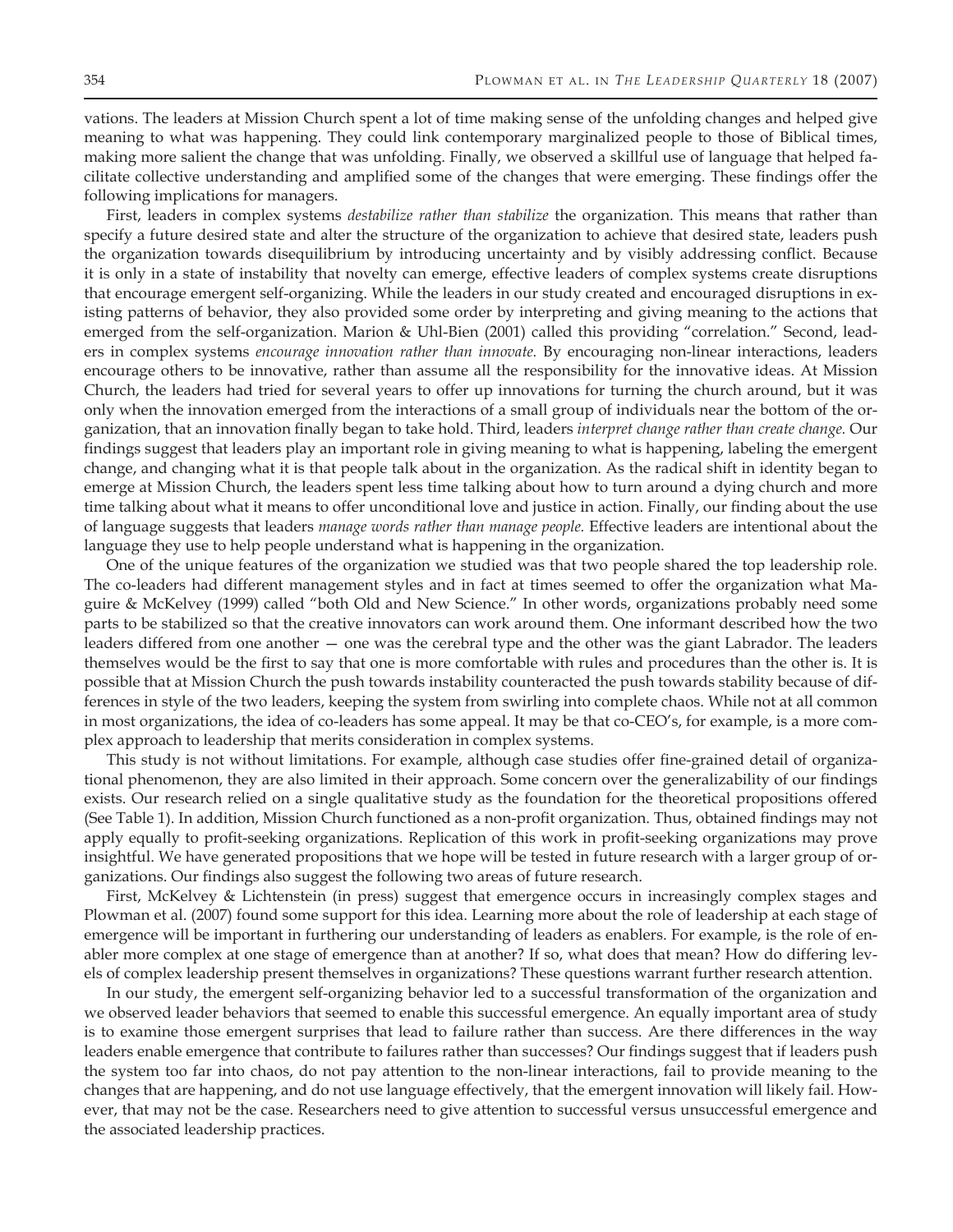We began this study by wondering what the role of leadership is if emergence and self-organization are fundamental characteristics of organizations. What we see from our study is that leadership, while different from traditional perspectives, is still essential. Echoing Gilda Radner, it seems that leaders help organizations take the moment and make the best of it, without knowing what is going to happen next.

**Acknowledgments —** We thank Dennis Duchon for his helpful comments on earlier versions of this paper and we are indebted to Mary Helen Villarreal for her help in transcribing lengthy interviews. We also thank the anonymous reviewers for *The Leadership Quarterly* as well as Russ Marion and Mary Uhl-Bien for their valuable contributions to this paper.

# **References**

**Anderson, 1999** • R. Anderson, Complexity theory and organization science, *Organization Science* **10** (3) (1999), pp. 216–232.

- **Ashby, 1962** W. Ashby, Principles of the self-organizing system. In: H. Von Foerster and G. Zopf, Editors, *Principles of self-organization: Transaction of the University of Illinois Symposium*, Pergamon Press, London (1962), pp. 255–278.
- **Ashmos et al., 2002** D. P. Ashmos, D. Duchon, R. R. McDaniel, and J. W. Huonker, What a mess! Participation as a simple managerial rule to 'complexify' organizations, *Journal of Management Studies* **39** (2) (2002), pp. 189–206.
- **Ashmos and Huber, 1987** D. P. Ashmos and G. P. Huber, The systems paradigm in organization theory: Correcting the record and suggesting the future, *Academy of Management Review* **12** (4) (1987), pp. 607–621.
- **Bass, 1985** B. M. Bass, *Leadership and performance beyond expectations,* Free Press, New York (1985).
- **Bass et al., 1987** B. M. Bass, B. J. Avolio, and L. Goodheim, Biography and the assessment of transformational leadership at the world-class level, *Journal of Management* **13** (1) (1987), pp. 7–19.

**Boisot and Child, 1999** • M. Boisot and J. Child, Organizations as adaptive systems in complex environments: The case of china, *Organization Science: A Journal of the Institute of Management Sciences* **10** (3) (1999), pp. 237–252.

- **Bonabeau and Meyer, 2001** E. Bonabeau and C. Meyer, Swarm intelligence: A whole new way to think about business, *Harvard Business Review* **79** (5) (2001), pp. 106–114.
- **Burns, 1978** J. M. Burns, *Leadership,* Harper & Row, New York (1978).

**Capra, 1996** • F. Capra, *The web of life,* Anchor Books Doubleday, New York (1996).

- **Chiles et al., 2004** T. Chiles, A. Meyer, and T. Hench, Organizational emergence: The origin and transformation of Branson, Missouri's musical theaters, *Organization Science* **15** (5) (2004), pp. 499–519.
- **Collins, 2001** J. Collins, Level 5 leadership: The triumph of humility and fierce resolve, *Harvard Business Review* **79** (1) (2001), pp. 66–76.
- **Conger, 1991** J. Conger, Inspiring others: The language of leadership, *Academy of Management Executive* **5** (1) (1991), pp. 31–45.
- **Duimering and Safayeni, 1998** P. R. Duimering and F. Safayeni, The role of language and formal structure in the construction and maintenance of organizational images, *International Studies of Management and Organization* **28** (3) (1998), pp. 57–85.
- **Dutton and Heaphy, 2003** J. Dutton and E. Heaphy, The power of high-quality connections. In: K. Cameron, J. Dutton and R. Quinn, Editors, *Positive organizational scholarship.,* Berrett–Koehler, San Francisco (2003).
- **Eisenhardt, 1989a** K. M. Eisenhardt, Building theories from case study research, *Academy of Management Review* **14** (1989), pp. 532–550.
- **Eisenhardt, 1989b** K. M. Eisenhardt, Making fast strategic decisions in high-velocity environments, *Academy of Management Journal* **32** (3) (1989), pp. 543–576.
- **Fiedler, 1967** F. E. Fiedler, *A theory of effective leadership effectiveness,* McGraw–Hill, New York (1967).
- **Fiol, 2002** C. M. Fiol, Capitalizing on paradox: The role of language in transforming organizational identities, *Organization Science* **13** (6) (2002), pp. 653–666.
- **Fleishman and Harris, 1962** E. Fleishman and F. Harris, Patterns of leadership behavior related to employee grievances and turnover, *Personnel Psychology* **15** (1962), pp. 43–56.
- **Gioia, 1986** Gioia, D. A. (1986). Symbols, scripts, and sensemaking: Creating meaning in the organizational experience. In H. P. Sims, Jr., D. A. Gioia, and associates (eds.), *The thinking organization.* San Francisco: Jossey–Bass.
- **Gioia and Thomas, 1996** D. A. Gioia and J. B. Thomas, Identity, image and issue interpretation: Sensemaking during strategic change in academia, *Administrative Science Quarterly* **41** (1996), pp. 370–403.
- **Goodwin, 2000** B. Goodwin, Out of control into participation, *Emergence* **2** (4) (2000), pp. 40–49.
- **Holland, 1995** J. H. Holland, *Hidden order,* Addison–Wesley Publishing, Reading, MA (1995).
- **House, 1971** R. J. House, A path goal theory of leader effectiveness, *Administrative Science Quarterly* **16** (3) (1971), pp. 321–339.
- **Hunt, 1999** J. G. Hunt, Transformational/charismatic leadership's transformation of the field: A historical essay, *The Leadership Quarterly* **10** (2) (1999), pp. 129–144.
- **Isabella, 1990** L. A. Isabella, Evolving interpretations as a change unfolds: How managers construe key organizational events, *Academy of Management Journal* **33** (1) (1990), pp. 7–41.